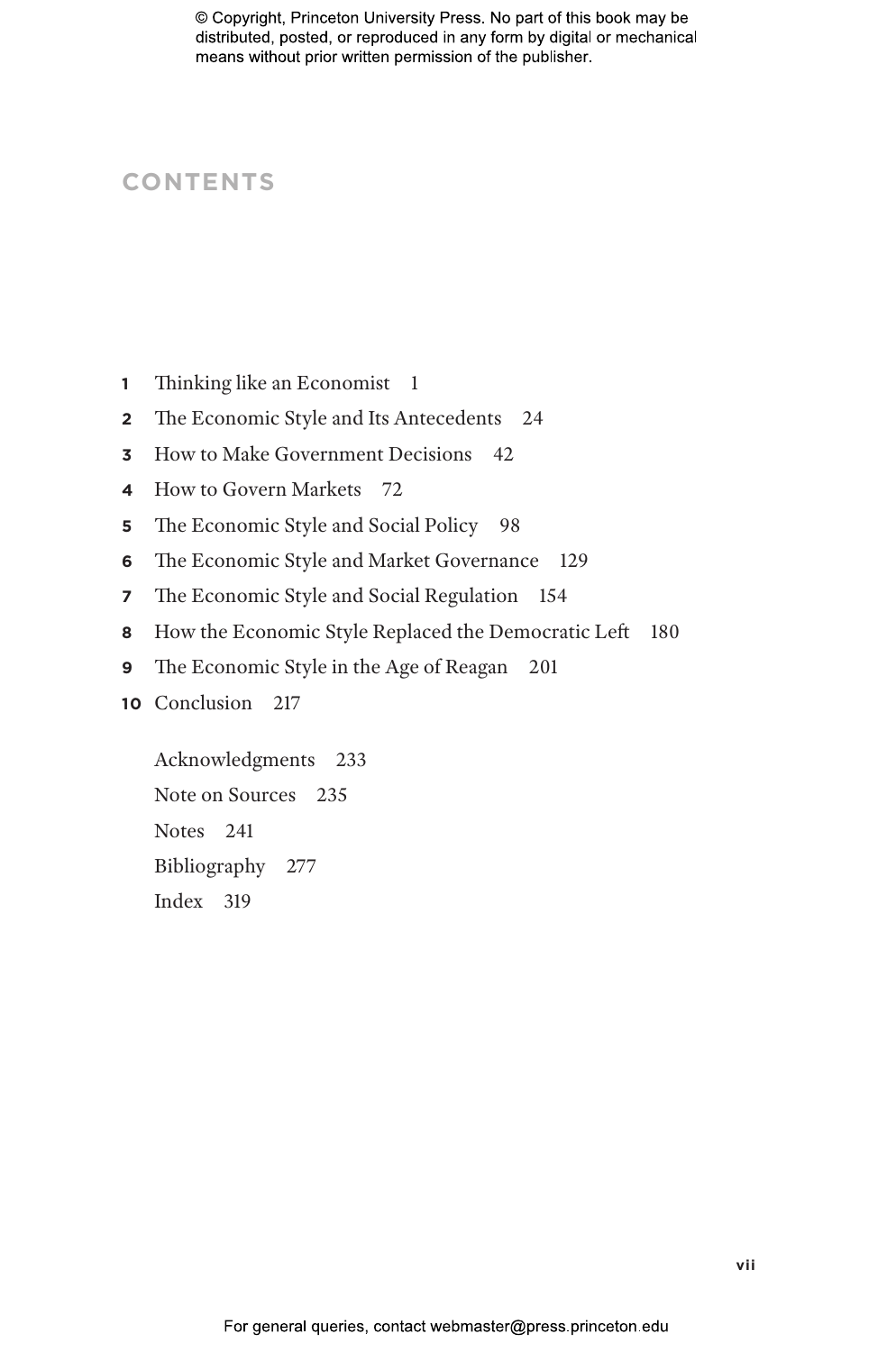# 1 **Thinking like an Economist**

In 2008, Barack Hussein Obama was elected to the presidency of the United States on a promise of "hope and change." The first Black president, born fifteen years after Bill Clinton and George W. Bush, Obama's election represented for many the turning of a page: the arrival of a new, multiracial America that would be able to transcend its racist past and build a brighter, more inclusive future.

Beyond the symbolic importance of breaking what the *New York Times* called the "last racial barrier," many of Obama's supporters anticipated that he would usher in substantial policy change.<sup>1</sup> After eight years of the George W. Bush presidency, these voters hoped Obama would find a way to ensure that all Americans had healthcare, rein in Wall Street, and finally address the mounting crisis of climate change. Progressive Democrats, in particular, were excited and energized by the results of an election that had once seemed so unlikely.

Obama did oversee the resolution of the 2008 financial crisis and the nation's long, slow climb out of the Great Recession. He had some major legislative accomplishments, which included the Affordable Care Act (ACA), the Dodd-Frank financial reforms, and a massive economic stimulus package. Yet even before 2010, many progressives began expressing disappointment with Obama's policy leadership.<sup>2</sup>

What stands out in retrospect about the Obama presidency is its continuity with the recent past. The truly ambitious new policies—ones that might have been top-of-mind for Democrats in 1970, or 1935—never materialized.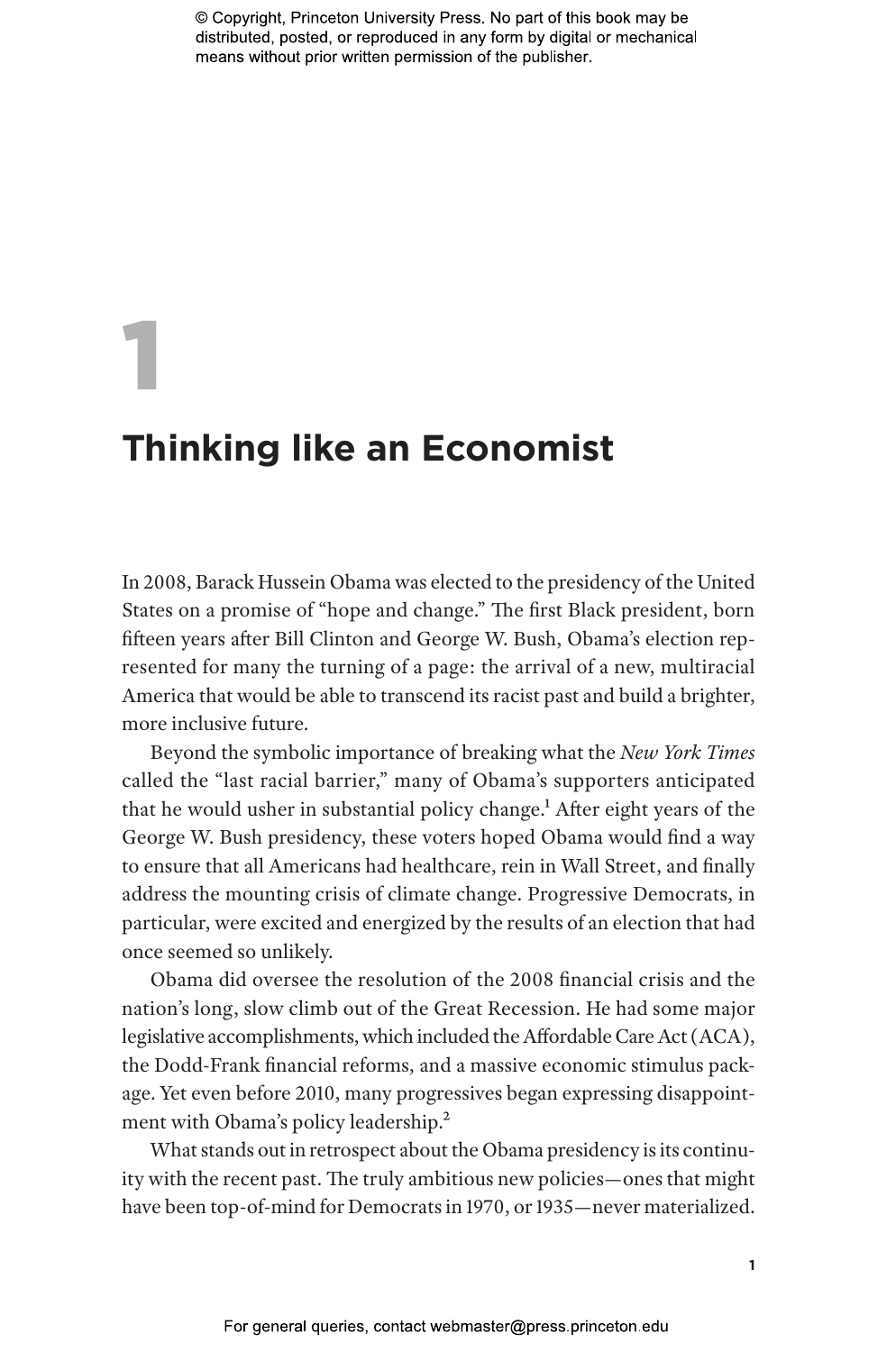#### **2** CHAPTER 1

This is not because such possibilities were pursued unsuccessfully; they were never even seriously considered. And the policies that *were* proposed tended to share some characteristics more commonly associated with Republican administrations: a focus on leveraging choice, competition, incentives, and the power of markets in the pursuit of outcomes that would be not just effective, but efficient.

Take healthcare policy. Obama's signal accomplishment in social policy, "Obamacare," was modeled after Republican Mitt Romney's 2006 Massachusetts healthcare reform bill. Obama's version combined elements from both Republican and Democratic health reform plans of the early 1990s.<sup>3</sup> The ACA increased the number of people with insurance, but it did not establish universal coverage or a right to healthcare. It established a complex system that sought to harness competition between insurers to keep costs down and incentivized the purchase of insurance with subsidies for those with lower incomes. The law also levied penalties against those who chose to forgo insurance. While some Democrats mentioned the possibility of universal, single-payer healthcare—which had been the party's platform in the 1970s—the insider consensus was that such an approach was not only politically unrealistic but also actively undesirable because it would fail to keep costs down.<sup>4</sup>

Financial reform offers another example. The Dodd-Frank Act, passed in the aftermath of the 2008 financial crisis, was meant to ensure that banks deemed "too big to fail" could never again threaten to bring down the entire financial system with them. Yet while the bill introduced new regulatory requirements and created the Consumer Financial Protection Bureau, Dodd-Frank did little to take on the power of the banks.<sup>5</sup> In the late 1990s, a bipartisan deregulatory impulse had led to the repeal of the Glass-Steagall Act, which had separated commercial and investment banking, and to rapid expansion of the biggest banks.<sup>6</sup> But even after the 2008 crisis, policymakers never seriously reconsidered reinstating the division between commercial and investment banks. The idea of using antitrust policy to break up the banks was never on the table.<sup>7</sup>

Or consider policies to address climate change, a core plank of Obama's 2008 campaign. The administration originally supported the Waxman-Markey Bill, a 2009 cap-and-trade bill that would have limited greenhouse gas emissions for the first time, but the proposal died in the Senate.<sup>8</sup> Obama then turned to regulation as a next-best option. New fuel economy standards and a plan to reduce power plant emissions tried to use the authority of the Clean Air Act to address climate change, with very modest success.<sup>9</sup> Both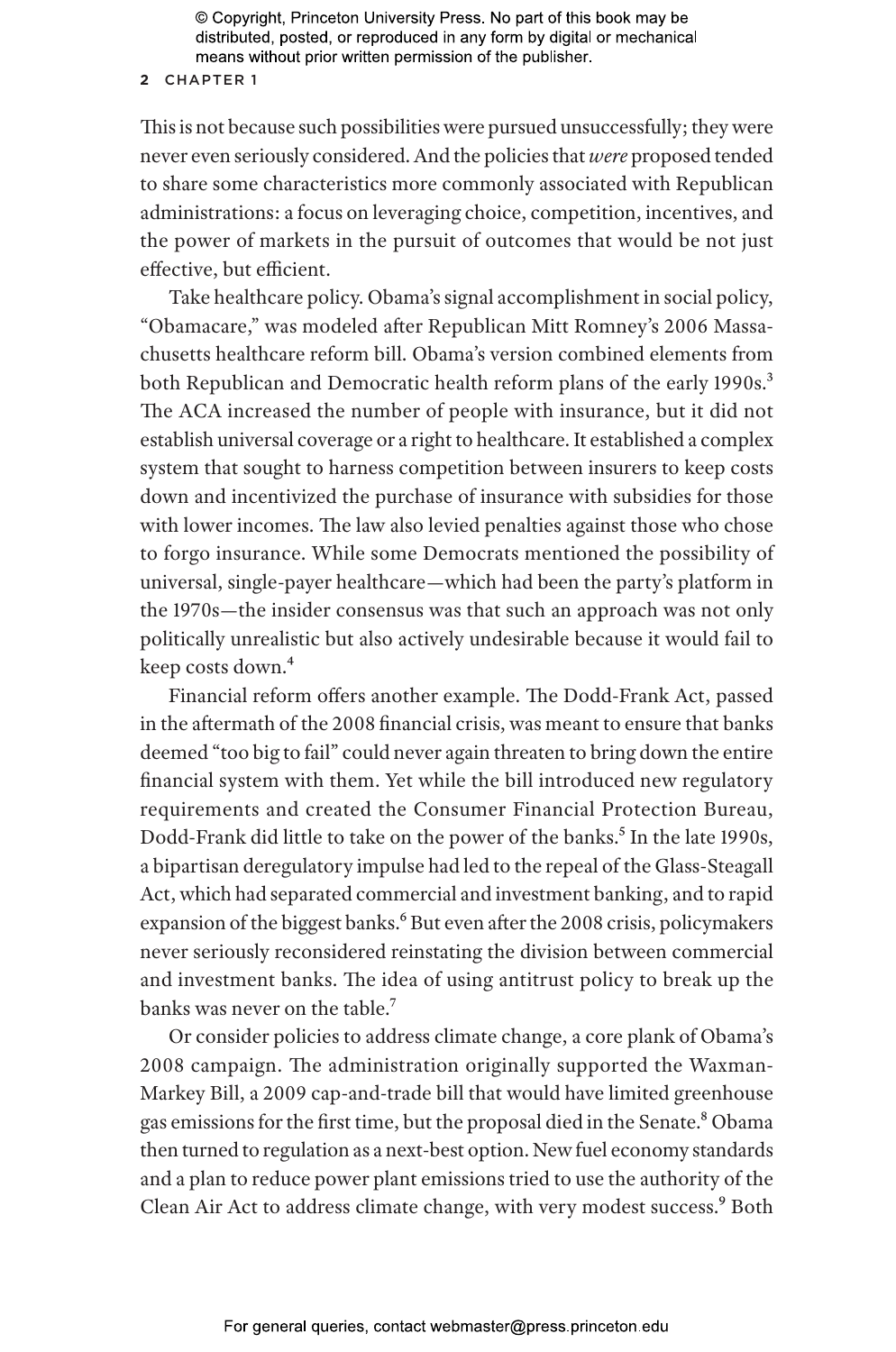# Thinking like an Economist **3**

the cap-and-trade and regulatory approaches built on an economic framework that sought to use market forces (in the former case) or cost-benefit calculations (in the latter) to achieve efficient policy results. The strategy of simply instructing government to determine safe levels of emissions and requiring firms to meet them, as Democrats might have proposed in the 1970s, was not even discussed.

Obama was, of course, faced with many constraints that shaped both the options he considered and what he could actually accomplish: Republicans in Congress, more conservative members of his own party, the particular scrutiny he received as a Black man in the White House, and, notably, the worst recession in seventy years. The limits on what he was able to realize as president are not solely explained by a failure of imagination. But what is so striking about Obama's time in Washington is not that he sought to achieve fundamental change and failed. It is how constricted the very horizons of possibility seemed to be.

Moments of crisis like 2008 can be moments of political transformation. As Rahm Emanuel, Obama's chief of staff, suggested that year, "You never want a serious crisis to go to waste."<sup>10</sup> So why, then, did the Obama administration not produce, or even seek, more fundamental change, despite coming to power during just such a crisis and having, for two full years, control of both the House and the Senate? Why did it remain committed to an incrementalist, modestly ambitious vision of government, even as the country faced unprecedented challenges? And should we expect the same from the Biden administration, which inherited much of Obama's legacy (and many of his advisors), and came to power during a global pandemic, but also at a time of greater mobilization on the political left?

There is no single right answer to this question. The Democratic Party's enduring commitment to a market-friendly, technocratic approach to policy since 1990 has many sources, including the influence of the tech and finance industries within the national Democratic Party, the ever-rightward shift of Republicans, the relative weakness of organized movements on the left, and the depth and complexity of interest-group politics in domains like healthcare and climate policy. Any one of these makes transformative change hard; combined, they can make it feel impossible.

This book addresses a critical, yet underappreciated, historical change that helps explain Democrats' apparent lack of ambition, among other political shifts: the rise of a distinctive way of *thinking* about policy—what I call the "economic style of reasoning"—that has become prevalent in Washington. The economic style of reasoning is a loose approach to policy problems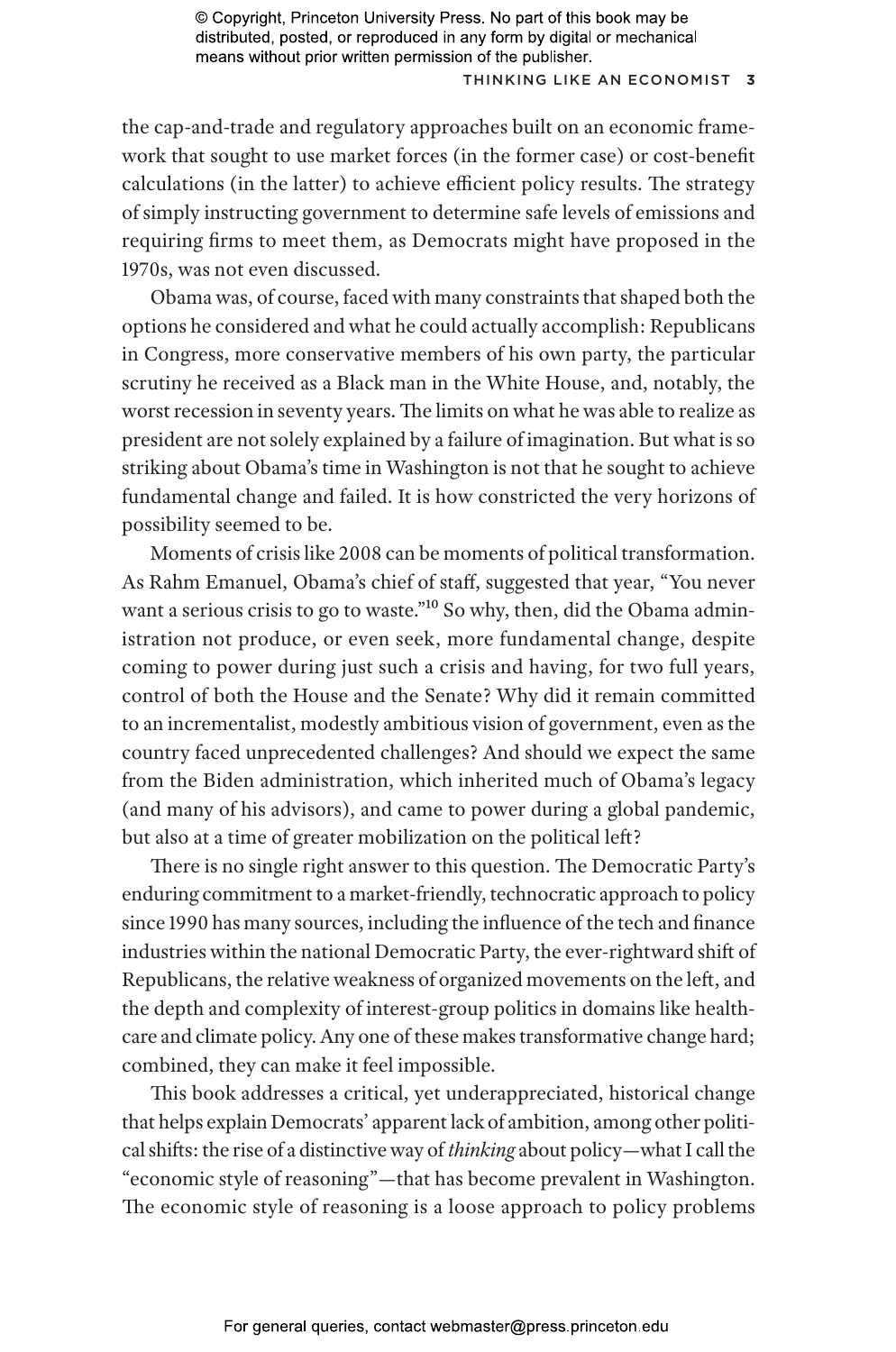#### **4** CHAPTER 1

that is grounded in the academic discipline of economics, but has traveled well beyond it. It is often perceived as politically neutral, but it nevertheless contains values of its own—values like choice, competition, and, especially, efficiency. Today, its dominance as a framework for thinking about policy problems is often taken for granted, but this has not always been the case.

In the chapters that follow, I provide an account of where the economic style of reasoning came from, how it spread and was institutionalized in Washington, and what its political effects have been. Between the 1960s and the 1980s, two intellectual communities—both initially led by liberal technocrats who thought government could solve social problems and improve the working of markets—introduced this distinctive style to new parts of the policymaking process. One was a group of systems analysts who came from the RAND Corporation and offered new answers to the age-old question, "How should government make decisions?" The other was a loose network of industrial organization economists who came to Washington to ask, "How should we govern markets?" I follow the movement of these economists and their fellow-travelers into a variety of policy domains and show how they helped to institutionalize an economic style of reasoning through law, regulation, and organizational change.

I also demonstrate the political effects of this change. The high value that the economic style placed on efficiency, incentives, choice, and competition frequently conflicted with competing political claims grounded in values of rights, universalism, equity, and limiting corporate power. As the influence of the economic style became more durable, it became harder for those competing claims to gain political purchase. While the economic style had the potential to conflict with conservative as well as liberal values, in practice, its predominant political effect has been to reinforce the conservative turn that began in American politics in the 1970s. For Republicans, economic reasoning remained a means to an end; for Democrats, the values of economics became an end in themselves.

The results of this turn continue to play out in politics today. Material interests play an undeniable role in determining which ideas get political attention in the first place. But once a particular intellectual framework is institutionalized, it can take on a life of its own, defining the boundaries of what is seen as politically reasonable. For Democrats, the institutionalization of the economic style has limited political options over the last thirty years, even as social movements and an increasingly organized left have introduced new voices and a new level of dissatisfaction with the status quo. Whether those voices will gain greater influence will, once again, depend on collective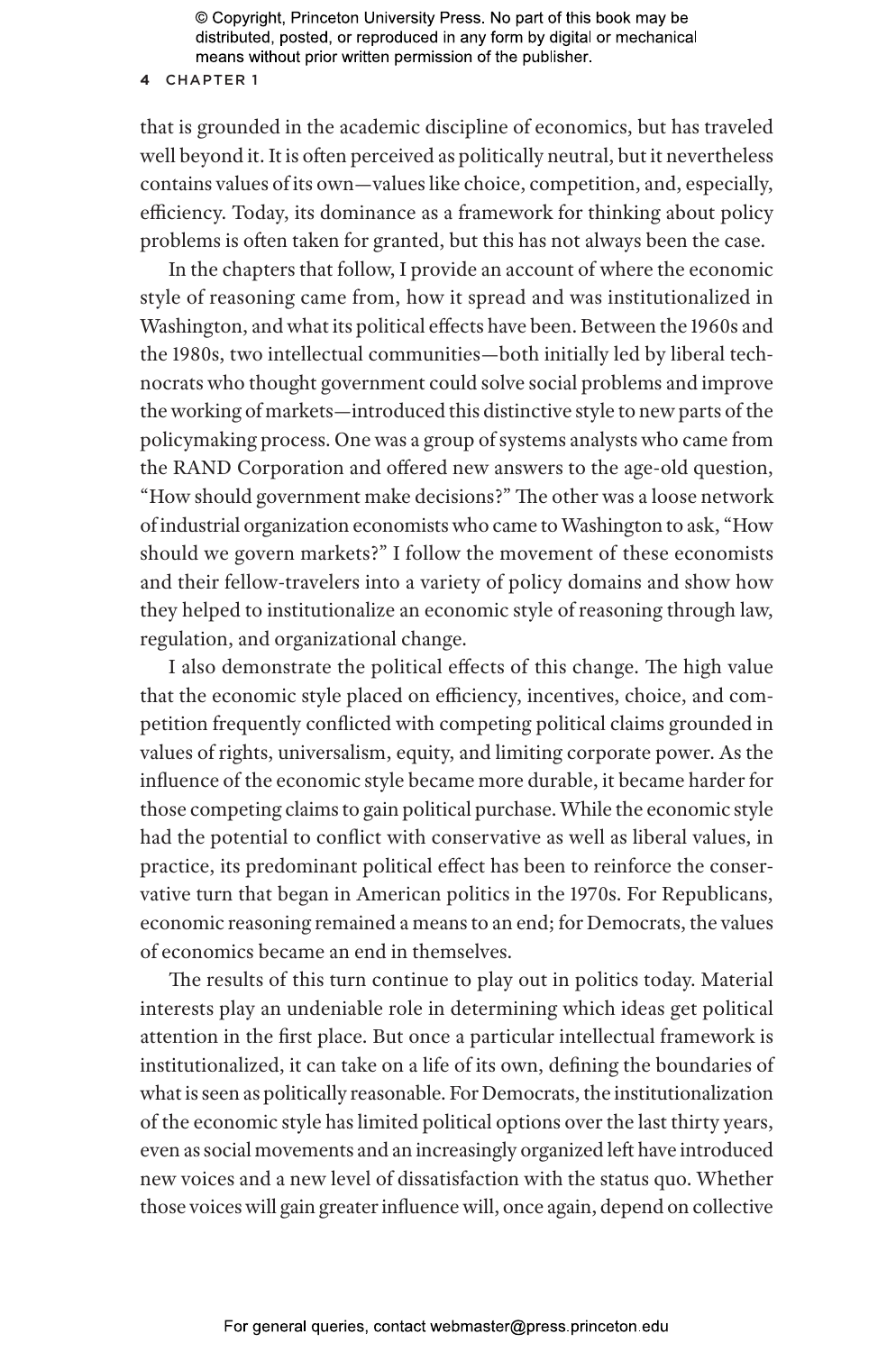Thinking like an Economist **5**

action as well as ordinary interest group politics. But their success will also depend on their ability to reform or dislodge a way of thinking about policy that has become thoroughly naturalized, and that is much less politically neutral than it appears.

# **The Economic Style of Reasoning and Its Importance**

Philosopher Ian Hacking initially proposed the term "style of reasoning" to capture the distinctive ways of thinking made possible with the emergence of statistics.11 But styles of reasoning are not scientific paradigms, nor are they particular theories or models. Instead, they are collections of orienting concepts, ways of thinking about problems, causal assumptions, and approaches to methodology.12

The economic style of reasoning is a loose approach that began turning up in Washington as early as the 1950s, but that really spread in policymaking between about 1965 and 1985. It starts with basic microeconomic concepts, like incentives, various forms of efficiency, and externalities. It takes a distinctive approach to policy problems that includes using models to simplify, quantifying, weighing costs and benefits, and thinking at the margin.<sup>13</sup> It also includes causal policy stories linked to economic theories—that, for example, investing in education will increase human capital and raise incomes.<sup>14</sup>

The style is grounded in the authority of PhD-producing economics departments, which reproduce it, certify those credentialed to use it, and, over time, gradually drive its evolution. These departments are at the center of what microbiologist and philosopher Ludwik Fleck called an "esoteric circle," one made up of those who publish in top economics journals and create new knowledge in the discipline.15

A weaker version of the style circulates well beyond the rarified air of elite economics departments. Economics PhDs teach in law, policy, and business schools, where graduate students in other disciplines are exposed to the basics of the style. Indeed, as sociologists Tim Hallett and Matt Gougherty show in their ethnography of a public affairs program, learning to "think like an economist (without becoming one)" is integral to pursuit of the master's degree.16 An even broader set of people learn the style's elementary concepts in Econ 101 classes, or in other undergraduate courses grounded in economic reasoning.

This much larger group of people, who lack PhDs in economics but are familiar with the basic principles of economic reasoning, make up concentric "exoteric circles" of those influenced by the economic style. Their numbers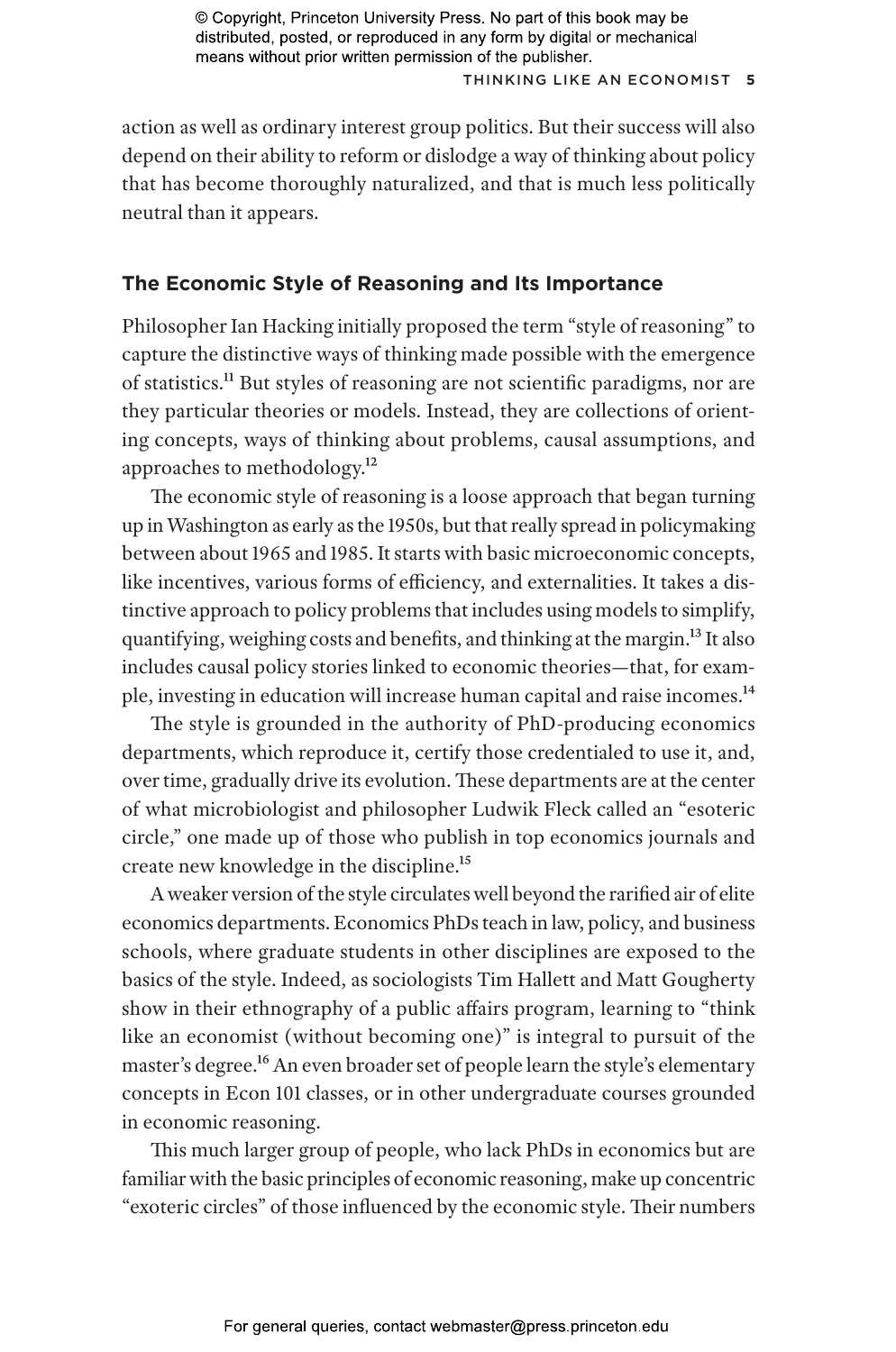#### **6** CHAPTER 1

include faculty in professional schools oriented toward it, producers of policy knowledge who apply it, and policymakers and advocates who adopt its approach, sometimes unawares.<sup>17</sup> While the inhabitants of these exoteric circles may not be familiar with the cutting edge of the discipline, what's happening at the frontiers of knowledge may not matter much for policy purposes. As economist Alain Enthoven, one of Robert McNamara's whiz kids, wrote in 1963—and others have reaffirmed—"the tools of analysis that we use [in policymaking] are the simplest, most fundamental concepts of economic theory [that] most of us learned as sophomores."18

In practice, the economic style is a loose and flexible approach to analyzing policy problems that has evolved gradually over time. But the style does reflect two core stances whose implications can be seen playing out in a variety of policy domains. First, it maintains a deep appreciation of markets as efficient allocators of resources. This does not mean that its adherents believe that markets are perfect, that deregulation is always the answer, or that market failures are not a problem. But it does mean that they tend to see government's role as creating the legal framework that will facilitate well-functioning markets and correct for any market failures. It also means that they tend to view policy domains through a market lens. They display an affinity for introducing market-like elements—like choice and competition—into areas, such as education or healthcare, that are not governed primarily or solely as markets.

Second, the economic style places a very high value on efficiency as the measure of good policy. Once a particular objective has been democratically chosen, adherents of the economic style regard a good policy as the most cost-effective means to reach that objective. Policy goals themselves can also be evaluated through the lens of efficiency: an appropriate level of regulation, for example, is the one that will maximize net benefits to society. The economic style portrays efficiency as a politically neutral value. Any objective can be achieved in a more or less efficient manner, and who would advocate for inefficiency? Yet, as we will see, centering efficiency often means displacing other political values, or ignoring the politics behind the process of identifying efficient policy decisions.

A brief foray into the rise of the economic style in environmental policy between 1970 and 1990 can put some empirical flesh on this abstract description. The years around 1970 saw Washington enact a major wave of

———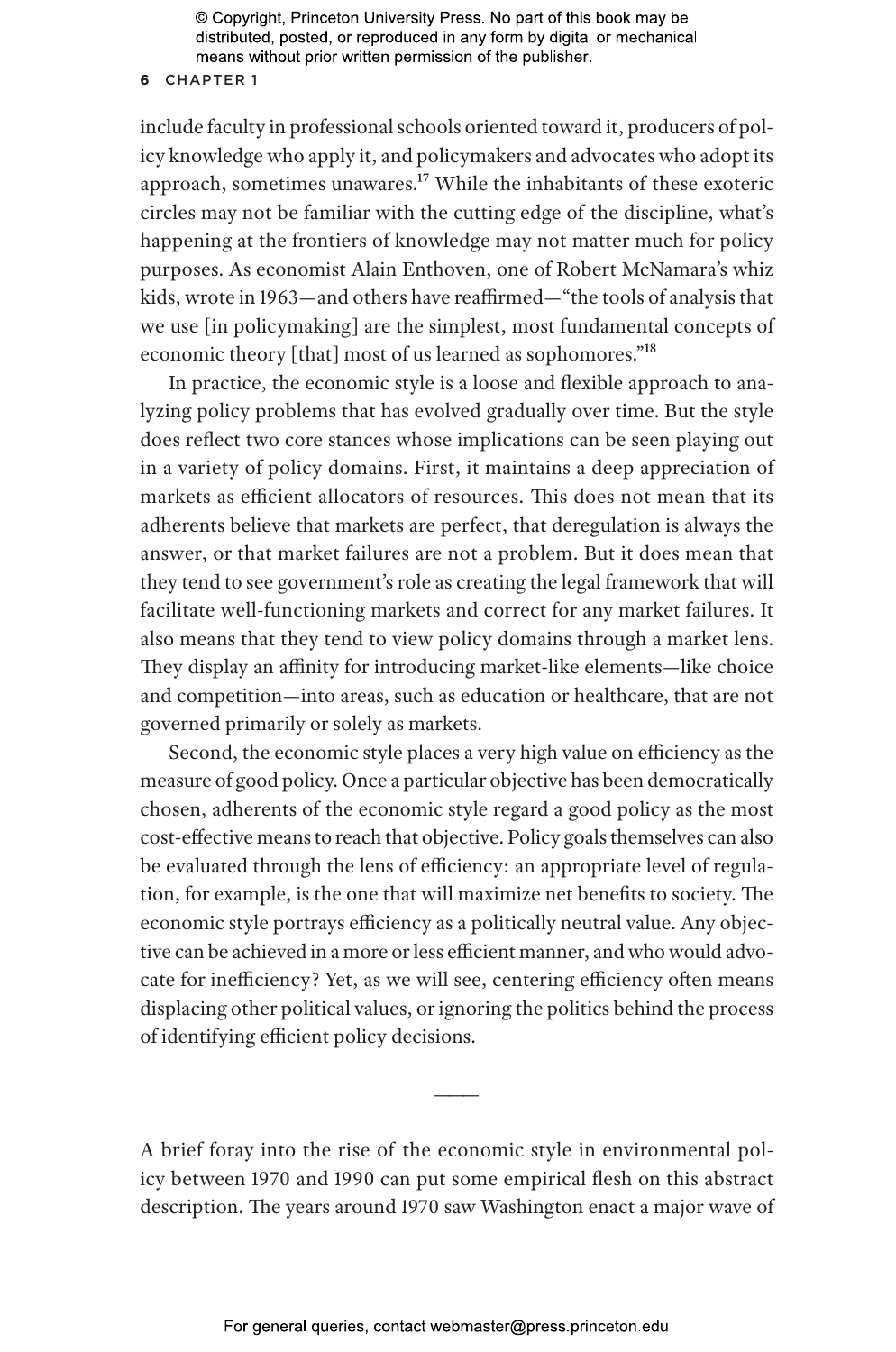# Thinking like an Economist **7**

environmental policies in response to growing public concern with pollution and the rise of a powerful environmental movement. These policies, which included President Richard Nixon's creation of the Environmental Protection Agency (EPA, 1970) and Congress's passage of laws like the National Environmental Policy Act (NEPA, 1969), the Clean Air Act (1970), and the Clean Water Act (1972), had broad, bipartisan support.<sup>19</sup>

This wave of policy change was motivated by a complex mix of factors. NEPA, for example, emphasized ecological interrelations. The law declared that it would "encourage productive and enjoyable harmony between man and his environment."20 The Clean Air Act focused on "the effects of air pollutants on public health and welfare."21 Both the Clean Air and Water Acts were influenced by political scientist Theodore Lowi's argument for strong, inflexible rules to combat regulatory capture. They required strict standards for pollution control based on what was technologically possible, and they limited air pollution to levels that would provide "an ample margin of safety to protect the public health."22 The policies were, by and large, effective, and pollution trended sharply downward in the years that followed.

This early-1970s wave of environmental legislation did not reflect much in the way of economic reasoning. Economists, who were also concerned about high levels of pollution, had a very different—yet internally coherent way of thinking about the problem. From an economic perspective, pollution was an externality: a side effect of producing some good or service, whose cost was borne not by the consumer of that product, but by the breathers of air and drinkers of water. The solution to this market failure was to put a price on pollution, perhaps through a tax, so that consumers of polluting products, rather than members of the larger public, would bear their full cost.23

Economists were quite critical of the environmental approach taken by Congress in the early 1970s. From an economic perspective, the regulatory solutions it had settled on—rigid limits on how much pollution firms could emit and requirements that they adopt particular mitigating technologies created problems of their own. They did not distinguish between changes that were inexpensive for firms to make and those that were very costly. They failed to acknowledge that the more pollution was reduced, the more expensive further reductions would likely be. And they did not account for the fact that, while pollution itself was unwanted, it generally accompanied some otherwise desirable activity, and limiting it would have costs.<sup>24</sup>

Economists were well-represented in the Nixon White House, but when it came to the environment, their views were largely ignored. Moreover,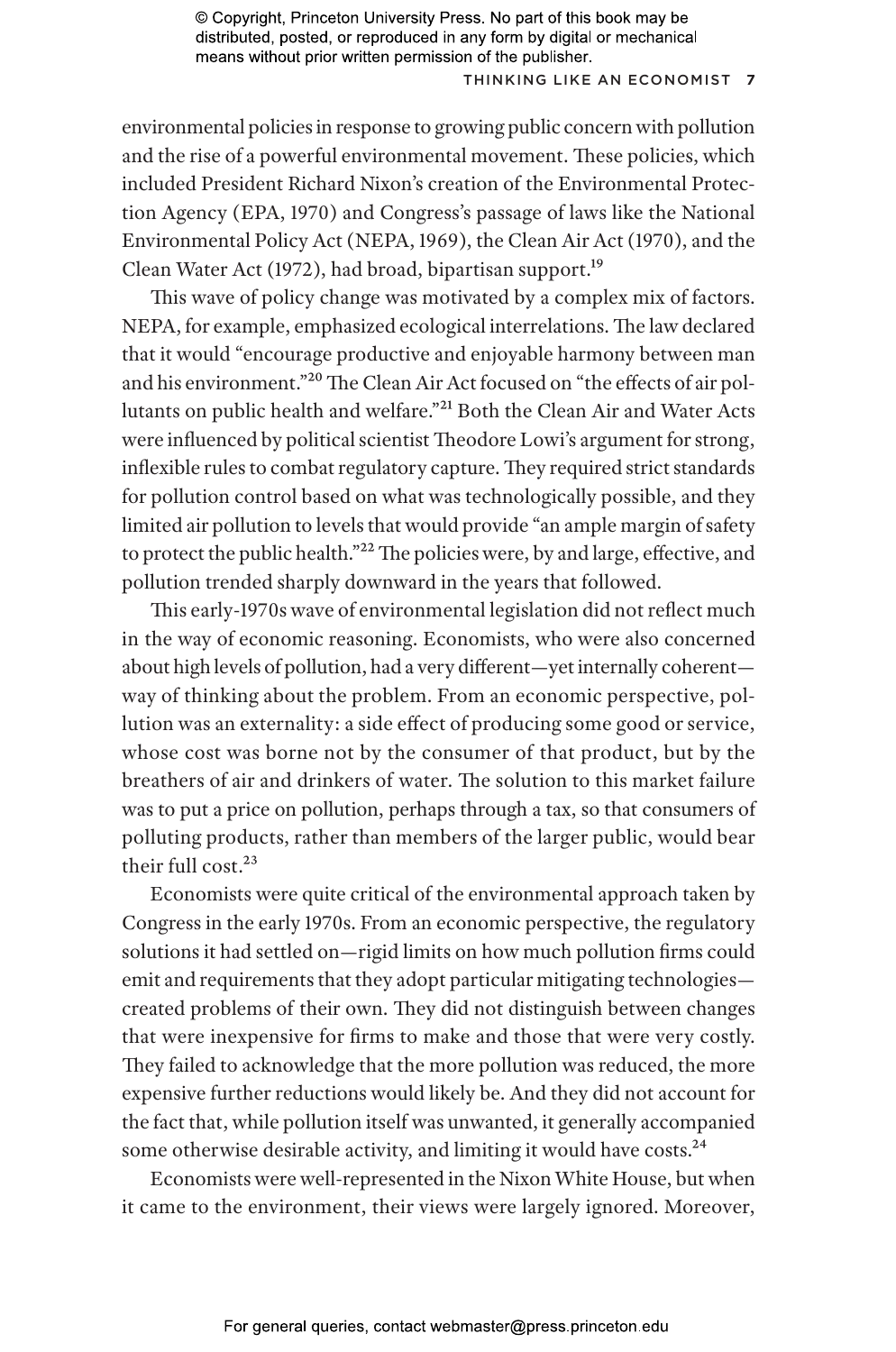#### **8** CHAPTER 1

in an era of ascendant environmental politics, the idea of pollution taxes struck many policymakers as morally objectionable—"a purchased license to pollute."25 One economist subtitled his retrospective analysis of the Clean Water Act, "Why No One Listened to the Economists."<sup>26</sup> But by the time Congress revisited the Clean Air Act two decades later, the situation had changed considerably. By 1990, the economic style had pervaded many more domains, including environmental regulation.

A centerpiece of the Clean Air Act Amendments of 1990 was the Acid Rain Program. In the 1980s, acid rain—a phenomenon created by power plants expelling sulfur dioxide from multi-hundred-foot-high smokestacks became a major environmental concern.<sup>27</sup> Falling up to hundreds of miles from these sources, acid rain destroyed aquatic ecosystems, killed trees, eroded building materials, and harmed human hearts and lungs. The Acid Rain Program was a new and ambitious bipartisan attempt to solve this problem. But while earlier environmental legislation had made ecological references to "harmony" and "the interrelations of all components of the natural environment," Congress's new solution drew on the economic style.<sup>28</sup> Acid rain would be cut in half by "design[ing] mechanisms . . . which take advantage of the forces of the marketplace in our economy" to protect the environment in "economically efficient" ways.<sup>29</sup>

The Acid Rain Program proposed to do this by creating the first national cap-and-trade program in the United States. Rather than requiring power plants to install "scrubbers" that would remove sulfur dioxide, it limited how much of the pollutant they could emit and gave producers credits for reductions they made beyond that requirement. Companies could then sell these credits to other companies for whom reducing emissions was more expensive. Economists argued that a market in emissions credits would reduce the amount of sulfur dioxide in the atmosphere more efficiently than simply requiring all plants to limit their emissions by the same amount.<sup>30</sup>

Economists had been writing about the possibility of tradeable permits since the late 1960s and had strongly advocated for their incorporation into the Clean Air Act amendments.<sup>31</sup> They were delighted to see Congress incorporate an approach consonant with their own style of reasoning into policy thinking about pollution. In the thirty years since its passage, the Acid Rain Program has widely been viewed as a major success, contributing to an eventual 94 percent reduction in sulfur dioxide emissions, along with parallel improvements in the effects of acid rain on ecosystems and human health.<sup>32</sup> It has since served as a model for cap-and-trade programs around the world.33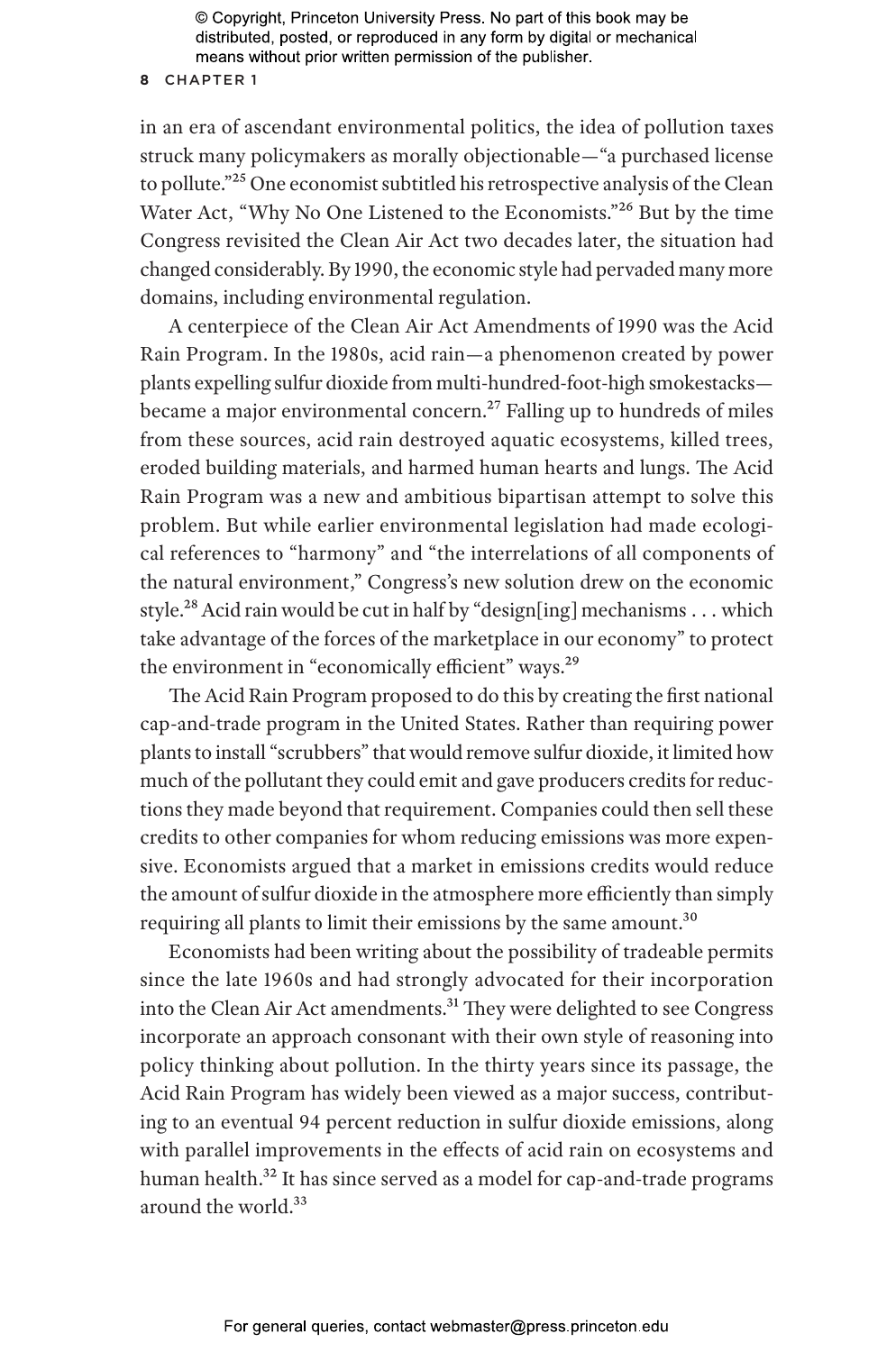# Thinking like an Economist **9**

The policy differences in approach between the Clean Air Act of 1970 and its 1990 amendments may seem subtle. Both laws passed with strong bipartisan support. Both represented serious attempts to ameliorate environmental problems. And both were successful at achieving meaningful pollution reductions. But the differences between the two laws represent a transformation in the logic of environmental policy.

Over the course of the 1970s and 1980s, environmental policy turned away from a moral framework that stigmatized polluters and toward the position that pollution was simply an externality to be priced. Instead of identifying acceptable levels of pollution, the policies began focusing on the most efficient means to achieve previously designated targets. Instead of promoting technologies of pollution reduction, it pushed technologies of market design. The top-down, one-size-fits-all regulatory approach of the 1970s was delegitimated in favor of more a flexible strategy that took costs into account—but that failed to take seriously some of the practical and political advantages of the original tactic, instead simply seeing it as economically illiterate.

This growing expectation that environmental claims should be made in economic terms, at least if they were to be upheld by federal agencies and the courts, changed the political space for making them. Ecological arguments, so integral to the passage of NEPA, rested on the idea that organisms and their environment depend on one another in complex, unpredictable ways; these ideas did not translate easily into economic equivalents. Instead, the 1990s saw ecology rethought in terms of "ecosystem services"—priceable contributions the environment made to human welfare—so that such services could be incorporated into cost-benefit calculations. Yet the ecosystem services concept failed to capture the deep interdependence of the living and nonliving elements in an ecological system. It also lacked the moral appeal ecological thinking had held for many.34

Similarly, when people of color organized in the 1980s to demand environmental justice in response to the disproportionate pollution of their communities, they drew on the language of civil rights, asserting "the right to participate [in environmental governance] as equal partners."35 Yet when the EPA finally responded to these calls, it did so by turning demands for racial justice into an economic calculation of "the relative risk burden borne by low-income and racial minority communities."<sup>36</sup> Gone were their calls to end toxic waste production and references to the sacredness of Mother Earth.<sup>37</sup>

The power of economic reasoning rests partly in its ability to bring new concerns—whether with the value of pollinators or the siting of landfills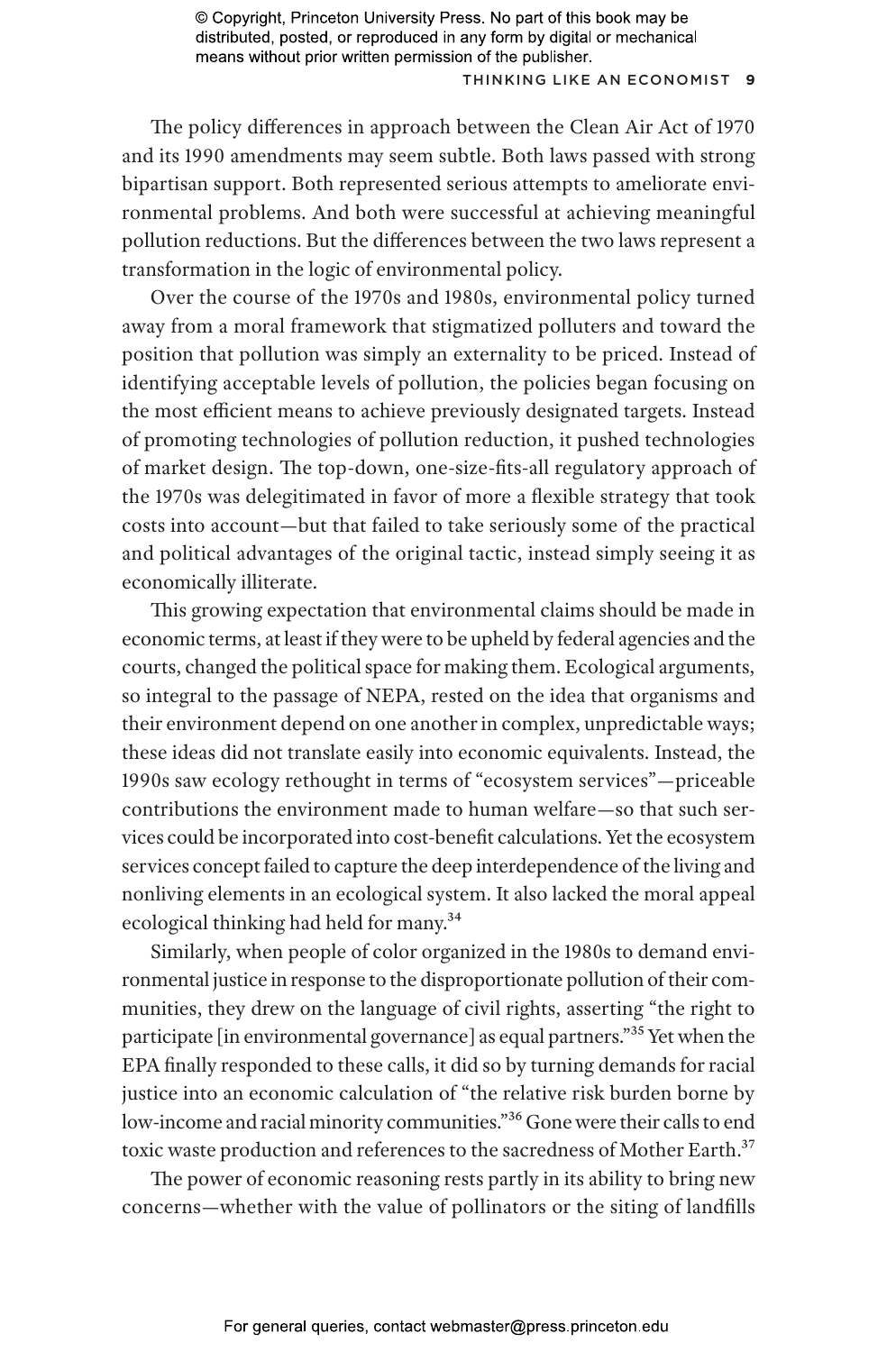# **10** CHAPTER 1

in racialized communities—into its framework. But rethinking competing values in the language of economics often comes at the cost of some violence to the originals.

The implications of this shift toward economic reasoning in environmental policy continue to play out. The most important environmental issue of our time is climate change. But the language of moral imperative has been relegated to the margins of climate policy—perhaps something to be referenced in press releases, but not as a starting point for practical action. To be taken seriously by the Washington establishment, climate proposals must be consistent with the economic style—that is, they must understand greenhouse gas emissions as a particular kind of problem resolved by a particular kind of solution—one that fixes the market by pricing the externality. This requirement places significant constraints on the range of possibilities and types of approaches that policymakers define as reasonable. It is no wonder that more meaningful change has not taken place.

Environmental policy provides one illustration of how the economic style has changed the political conversation. But it is certainly not the only one. A wide range of policy domains adopted the language of economics between the 1960s and the 1980s. Analogous changes took place, to a greater or lesser degree, in social policy areas from poverty to healthcare to housing to education policy. Economics also gained influence in antitrust policy and in the governance of regulated industries like transportation, energy, and communications. And it affected not only environmental regulation, but regulation of public health and safety as well. In many of these arenas, economics was almost irrelevant to policy in the early 1960s; by the 1980s, its language shaped the terms of debate in domains once seen as well beyond its scope.

———

As was the case in environmental policy, the growing influence of the economic style went hand in hand with the declining legitimacy of competing frameworks for thinking about policy. Today, the economic style is so widespread as to be taken for granted. It was at the heart of the kinds of policies that were advocated by the Obama administration and that continue to be supported by centrist Democrats. In addition to its prevalence in climate policy, it can be seen in approaches to healthcare reform that emphasize choice and competition, means-testing, and the careful structuring of markets as a means to improve efficiency. It is reflected in an approach to antitrust that understands consumer welfare solely in terms of prices and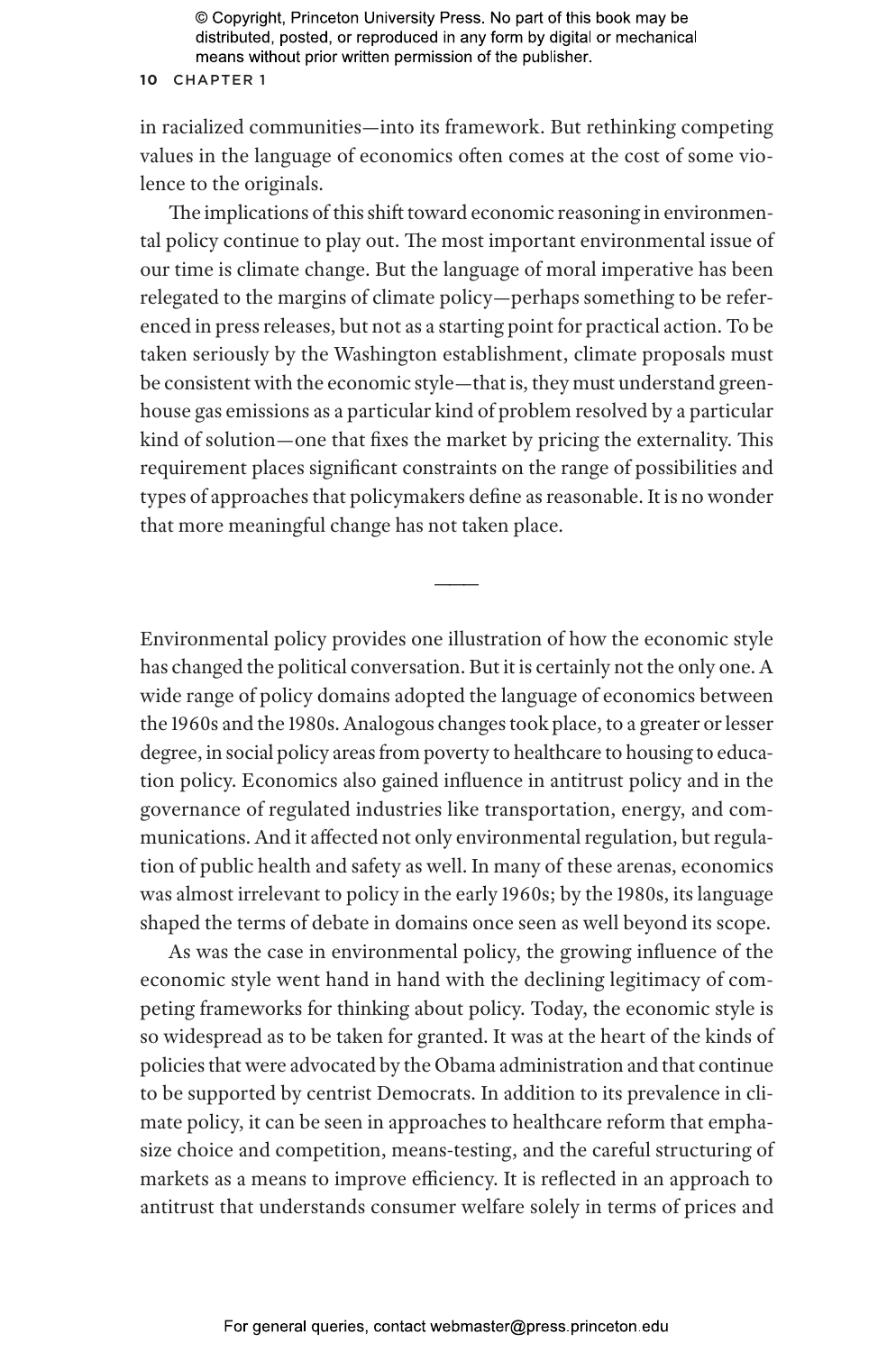# Thinking like an Economist **11**

defines issues like "too-big-to-fail" banks as beyond its scope. In each of these areas, competing frameworks for thinking about policy—ones that open up the possibility of more ambitious change—exist. But as long as such frameworks lack the legitimacy and institutionalized support that have been put into place for economic reasoning, they will struggle to gain ground.

# **The Spread of the Economic Style of Reasoning**

Economists could be found in the federal government from the early twentieth century. They had real influence in particular policy areas—especially macroeconomic ones, like fiscal policy—in its middle decades. But the economic style of reasoning is a distinctively microeconomic approach. It brings the tools of economics to less obviously "economic" domains, like transportation governance and education policy. It only really began to take off in the 1960s, as two intellectual communities rooted in the economics discipline first brought their insights into policymaking.

One was a systems analytic group that came to Washington from the RAND Corporation at the dawn of the Kennedy administration. Kennedy's Secretary of Defense, Robert S. McNamara, introduced an initiative called the Planning-Programming-Budgeting System (PPBS) at the Department of Defense (DOD). The systems analysts—who mostly wanted to improve, not to shrink, government—thought that they could provide neutral, technocratic answers to the question, "How should government make decisions?" Their influence spread when, in 1965, President Johnson required nearly all executive agencies to adopt PPBS. Timed to coincide with the Great Society's dramatic expansion of social programs, PPBS introduced the economic style into welfare, health, housing, and education policy—domains where it was initially unfamiliar.

The systems analysts were joined by a second, looser network of industrial organization economists who had answers to the question, "How should we govern markets?" This network included both a liberal Harvard branch that was friendlier to government intervention and a conservative Chicago branch that was skeptical of it. Both groups, however, thought that the purpose of market governance was to promote allocative efficiency, and that the existing approach to regulation was making markets less efficient. By introducing economic reasoning to law schools, encouraging it at agencies like the Antitrust Division and the Federal Trade Commission (FTC), and building hubs in Washington—first at the Brookings Institution and later the American Enterprise Institute—industrial organization economists spread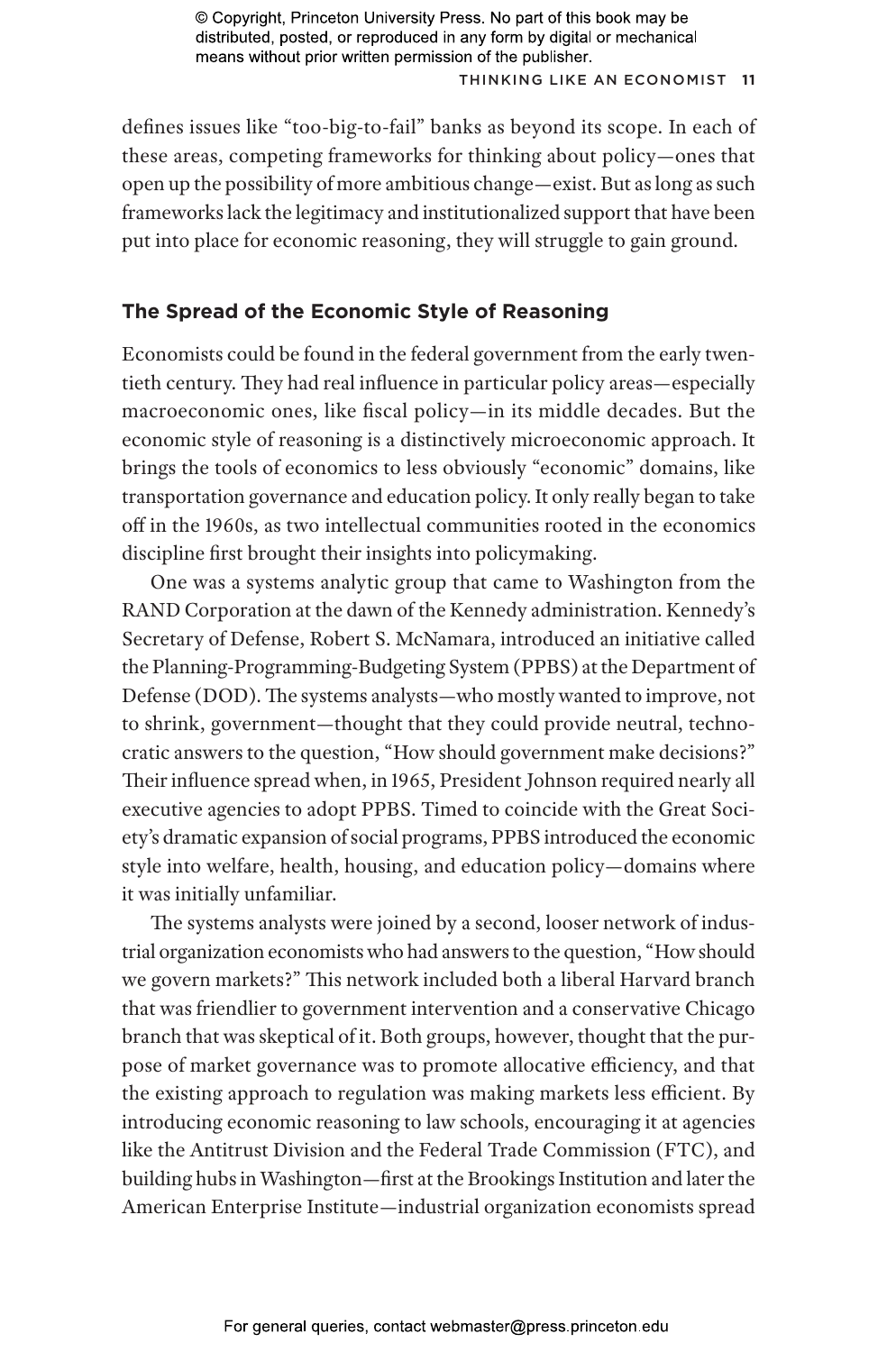#### **12** CHAPTER 1

economic reasoning into areas like antitrust, transportation, energy, and communications policy.

As the territory of economic reasoning expanded, these two communities intersected and recombined in sometimes unexpected ways. Industrial organization's focus on eliminating economic regulation—that is, price and entry controls in various industries—would be married to the systems analysts' cost-benefit approach to produce "regulatory reform": cost-benefit analysis of environmental, health, and safety regulations. The systems analytic concern with policy efficiency would meet industrial organization's interest in market structure to promote ideas like emissions trading—as would be realized in the Acid Raid Program. While these networks were tied to different parts of the economics discipline, and focused on different policy problems, their underlying commitment to the economic style of reasoning—to the potential benefits of markets, and the value of efficiency made them natural allies.

This book explores the arrival, institutionalization, and effects of the economic style of reasoning in the three key domains of social policy, market governance, and social regulation (that is, rules governing the environment, health, and safety). Each of these areas followed a pattern analogous to the one illustrated by environmental policy. Different ways of thinking, orthogonal to the economic style, dominated policymaking in the 1960s and into the early 1970s. But in each area, a competing approach grounded in economics was consolidating, and gradually gained influence, during this same time period. Over time, the economic style was institutionalized into the policymaking process in various ways, naturalizing it and making competing ways of thinking about policy seem less reasonable. In the chapters that follow, I demonstrate how this process unfurled in antipoverty policy, antitrust policy, environmental regulation, and various other domains.<sup>38</sup>

One major impetus for the growing influence of the economic style in the 1960s, at least in social policy and social regulatory domains, was the dramatic expansion of the federal government. With the War on Poverty and its associated Great Society programs, the Johnson administration raised the government's ambitions for antipoverty, healthcare, housing, and education policy. Another wave of growth, this one focused on social regulation, followed under Richard Nixon's watch: the Occupational Safety and Health Administration (OSHA), the National Highway Traffic Safety Administration (NHTSA), and the EPA were all created around 1970. In many policy domains, the spread of the economic style might best be understood as an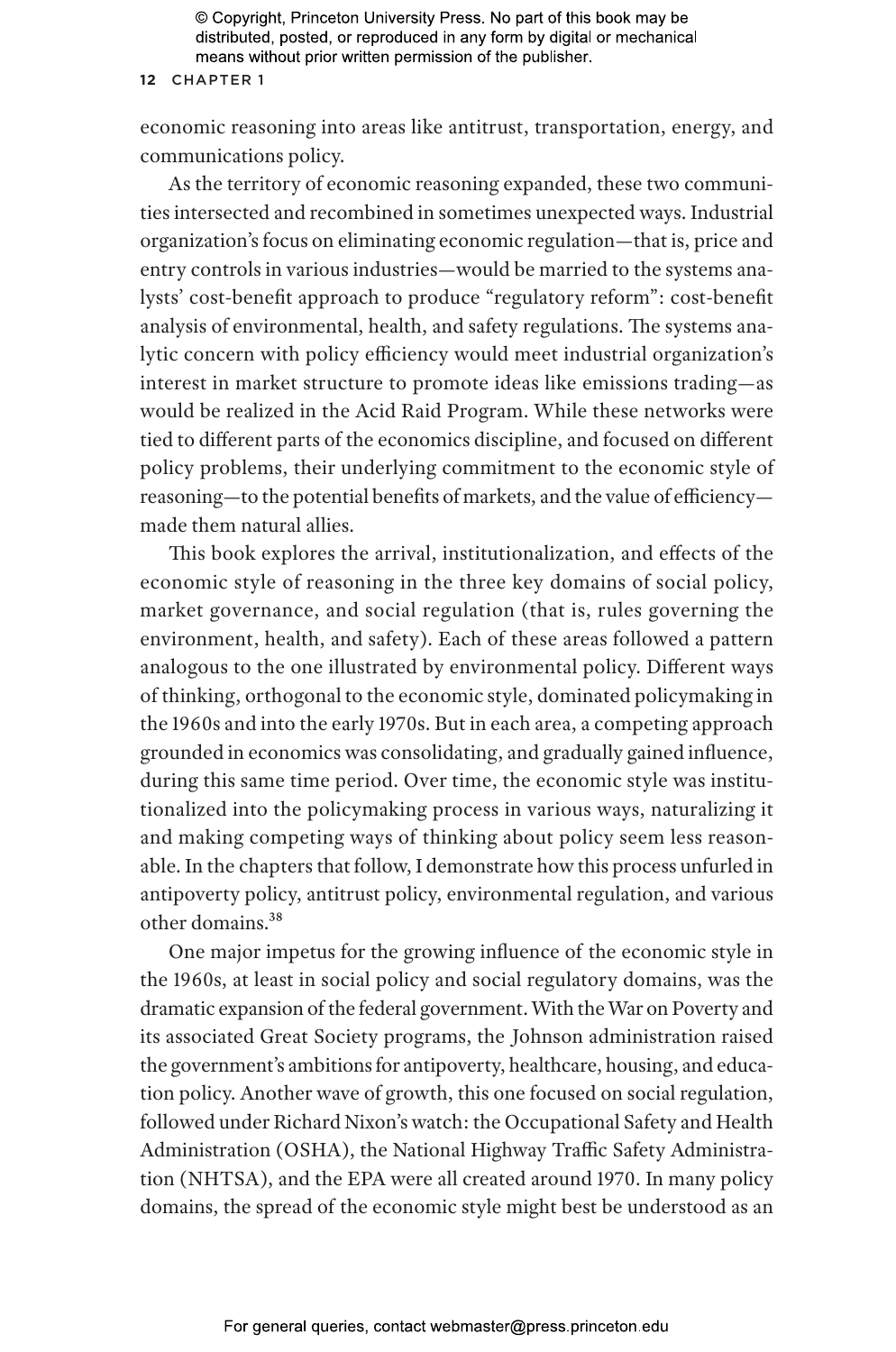# Thinking like an Economist **13**

attempt—mostly from the political center—to rationalize and temper this expansion of government.

In market governance, which saw less dramatic policy change during these years, the economic style spread via a different path. The United States' existing market governance regime had largely been put in place by the 1930s, primarily to ensure stability and access to markets at equitable prices. By the 1970s, many different actors, from consumer activists to populist politicians to Chicago economists, were coming to see this style of market governance as obsolete. The economic style, initially advanced by centrist Democrats, provided a compelling alternative framework and found influential allies on the populist left.

Critically, I argue that in contrast with accounts centered on the Chicago School, neoliberalism, and the Mont Pelerin Society, the most important advocates for the economic style in governance consistently came from the center-left. In none of these cases did the initial push for economic reasoning come from the political right. Over and over again, the economic style was introduced to policymaking by technocrats associated with the Democratic Party who wanted to use government to solve social problems. When Chicago School adherents did play a role in certain policy domains, particularly in the 1970s, they were decidedly more skeptical of the positive potential of government. But this is not, first and foremost, a story of right-wing economists pushing for smaller government and freer markets.

Yet whether they came from the left, right, or center, economists and other advocates of economic reasoning became increasingly active in various policy domains after 1965. As they did, the economic style was institutionalized to varying degrees through organizational change, legal frameworks, and administrative rules. Some parts of the federal bureaucracy created entirely new offices oriented toward economics; others expanded and upgraded the role of economics in existing offices. In the process, these offices sometimes reshaped how whole agencies thought about policy. Outside of government, law and policy schools hired economics PhDs and introduced economic reasoning into their curricula, while new funding streams fed the growth of economics-oriented policy research organizations that also helped set policy agendas. At the same time, economists helped to shrink or close government offices whose orientation directly conflicted with economic reasoning.

Evolving legal frameworks also helped institutionalize the economic style. At times, economists worked to tear down old frameworks that clashed with economic reasoning, as in their support for legislation dismantling the regulation of the airlines, rail, and trucking. At others, they built a constituency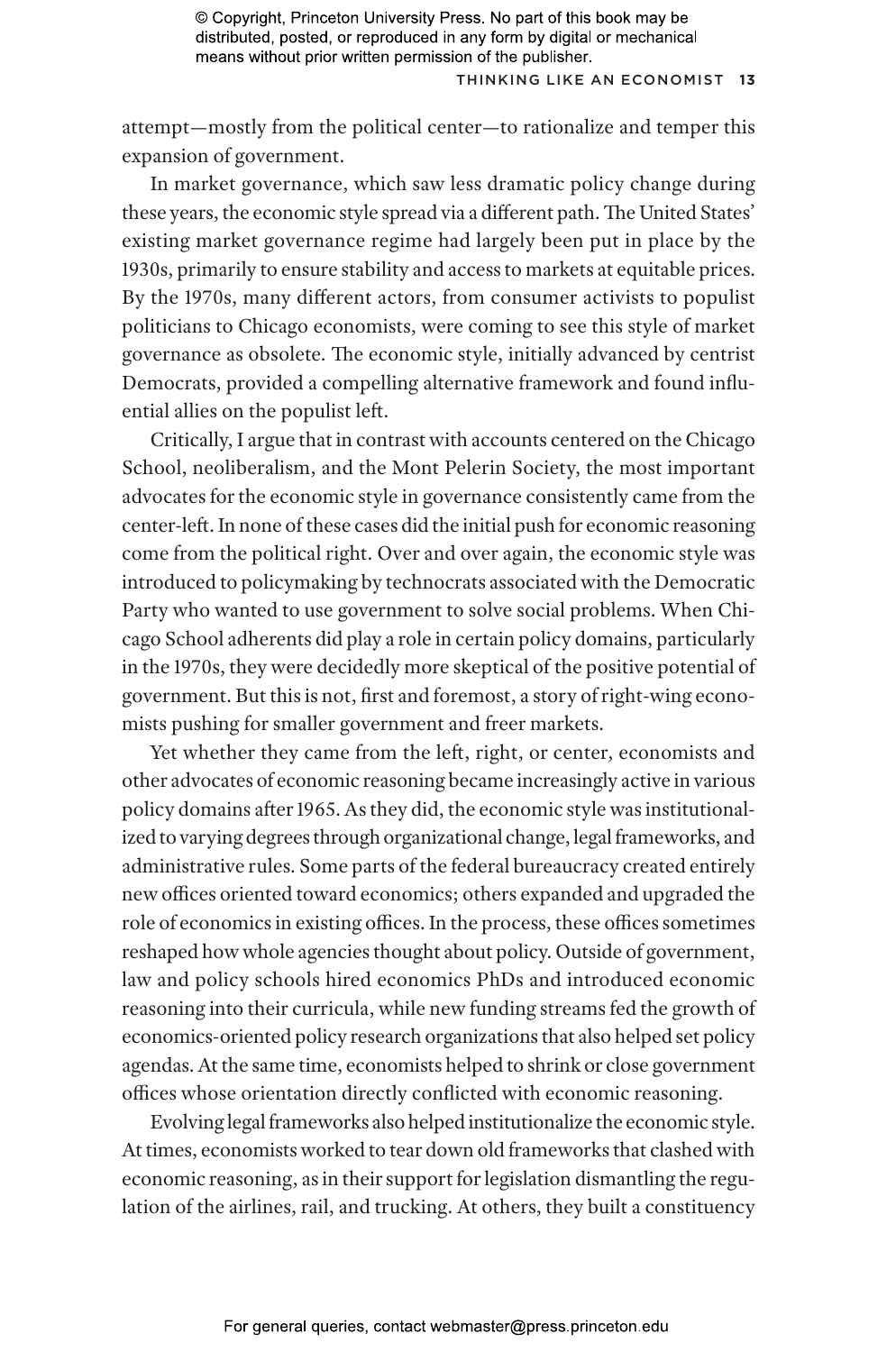# **14** CHAPTER 1

for new frameworks, as in their advocacy of an efficiency-centered vision of antitrust—a long-term project that was realized as the antitrust agencies, law schools, and eventually the Supreme Court came to agree with them. Administrative rules offered a third pathway through which the economic style was reproduced. Executive orders and agency rulings, for example, expanded the use of cost-benefit analysis in issuing environment, health, and safety regulation.

Institutionalizing the economic style through organizational change, legal frameworks, and administrative rules did more than increase the presence of economists, their allies, and their way of thinking in policymaking spaces. It also created a positive feedback loop. Institutionalizing economic reasoning in one location tended to generate more demand for it in another, as when Congress responded to the executive branch's growing analytic capacity by creating the Congressional Budget Office (CBO) to provide itself with such capacity. And hiring staff to meet one kind of analytic demand—for example, to conduct cost-benefit analysis—could also create a constituency of enthusiasts for the economic style who would promote its further expansion.

As the economic style of reasoning pervaded Washington, its previously unthinkable approaches to policy problems began to seem obvious, even intuitive. Deregulating railroads stopped seeming "heretical," as economist John Meyer declared the idea in 1959, and became the conventional wisdom.<sup>39</sup> Democratic members of Congress no longer saw the taxing of emissions and effluents as providing a "license to pollute," but as the most reasonable response to managing environmental quality—unless, even better, it might be possible to create a market for emissions credits. And bureaucrats increasingly made social policy decisions through a lens of costeffectiveness, in which it seemed only sensible to limit access to public programs to those who could not afford to pay.

The economic style became a taken-for-granted approach to policy problems, one that was embedded in the state: in bureaucratic offices, in the ecosystem of policy organizations surrounding the federal government, and in the law and policy programs that trained the staff of both. Of course, politicians did not always use economic language, challenger groups continued to make other kinds of claims, and economists themselves remained frustrated at the sheer irrationality of much of the policy process. But within the technocratic communities of think tanks, regulators, bureaucrats, and professional schools—communities that played a critical role in setting the policy agenda and laying out political possibilities—"thinking like an economist" had become the new norm.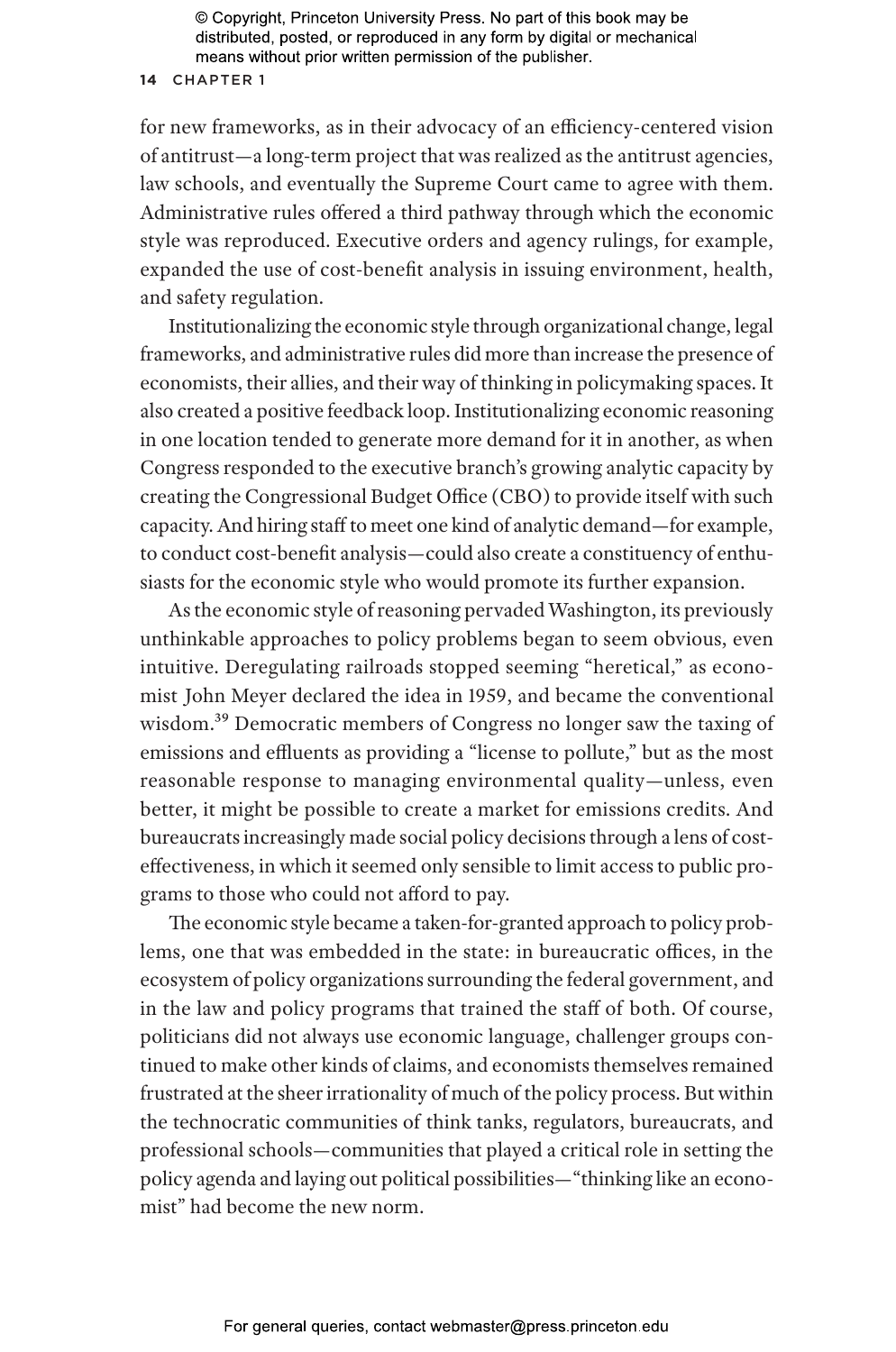# **The Political Effects of the Economic Style**

The economic style of reasoning provided an intellectual tool kit for thinking about policy problems. Many of its advocates saw it as value-neutral and were not themselves particularly partisan. Typically, they hoped economic reasoning would promote more rational decision-making in a process that was, most of the time, fundamentally illogical.

But the economic style was more than an approach to thinking about problems. Values were also built into economic reasoning—first and foremost, the value of efficiency. Indeed, Charles Schultze—Johnson's budget director, chair of Carter's Council of Economic Advisers, and archetype of the Democratic economist—famously argued that economists' most important job in Washington was to serve as "partisan efficiency advocates."<sup>40</sup> From welfare to health to housing policy, from regulatory to antitrust to environmental policy, the economic style made efficiency its cardinal virtue.

Efficiency, for economists, came in multiple varieties—productive, allocative, Kaldor-Hicks—the details of which we will save for later. Yet in each of our broad policy domains, economists saw some type of efficiency as a central guiding value. In social policy, the economic style typically valued policies that provided the most (measurable) bang for the buck—that is, that were cost-effective. In market governance, it valued the kind of efficiency produced by well-functioning markets not subject to failures like monopoly or unpriced externalities. And in social regulation, it valued policies that maximized societal benefits while minimizing societal cost.

While the virtues of these kinds of efficiency may seem self-evident, the pursuit of efficiency frequently conflicted with commitments to competing values. Advocates for national health insurance, for example, made their case by centering the right to medical care, equality of access, and universalism as important, whether for moral reasons or for political viability. If efficiency were the measure of good policy, however, the best healthcare program should be based on means-testing and cost-sharing, not universal full coverage, as it would provide the maximum amount of medical care at the minimal cost to government. Advocates of robust antitrust enforcement might rail about the political power of big business, or point to the role of small business in the fabric of local communities. These values conflicted with an economic vision that took no position on the desirability of small businesses or the danger of big ones, so long as prices remained at competitive levels. And advocates of strict environmental regulation might take that position because of concerns with the immeasurable ecological impacts of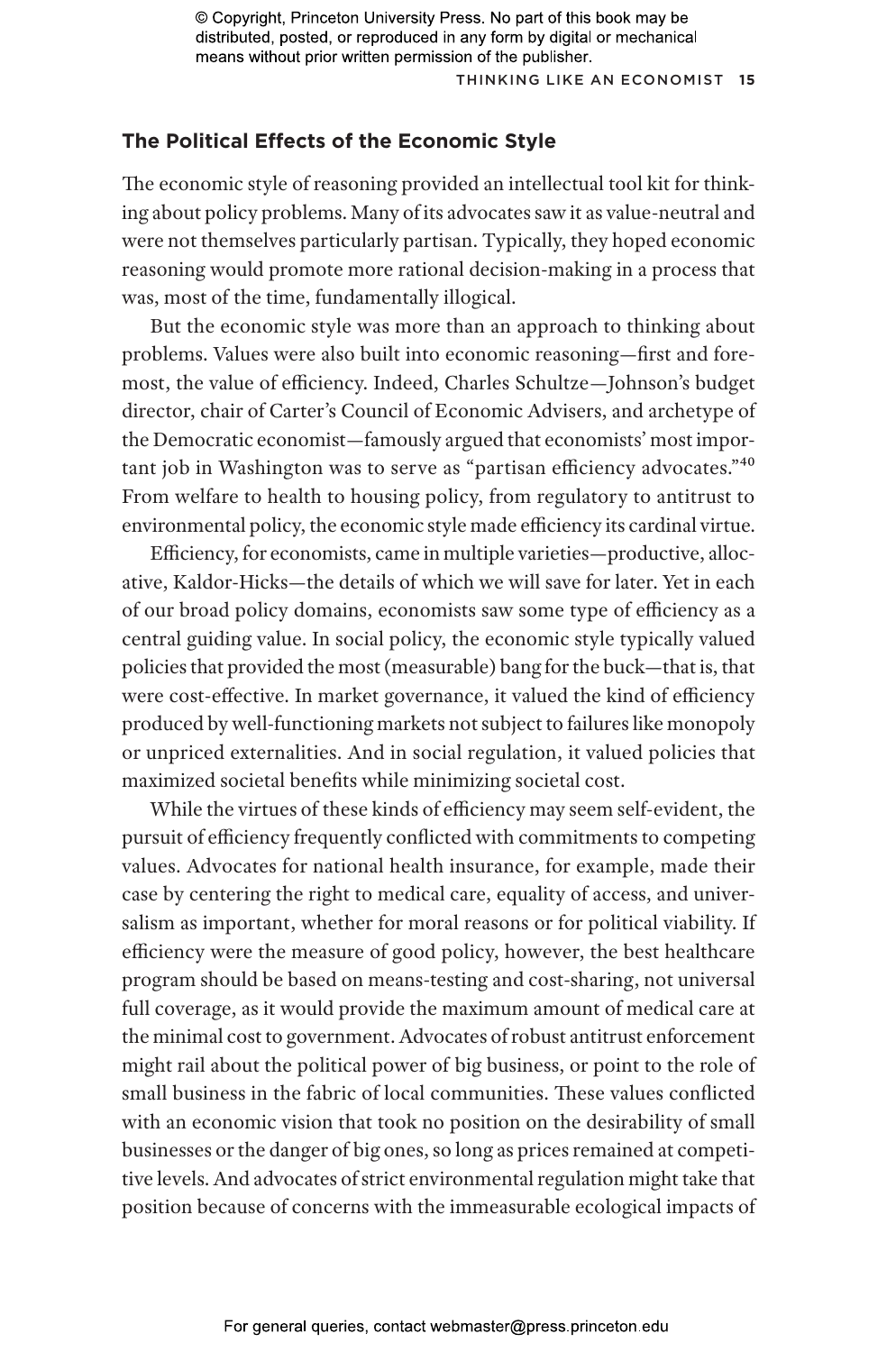#### **16** CHAPTER 1

pollution, because of a belief that polluters should be punished, or because they thought rigid standards would make it harder for polluters to weaken environmental protections. Yet all these positions clashed with the economic idea that regulation should prioritize the maximization of measurable net benefits, while setting aside the morality of pollution and "political" questions like policies' practical viability or the issue of gained and who lost.

Economists, of course, were neither monolithic nor monomaniacally committed to efficiency. Many were deeply aware that the values inherent in the economic style conflicted with other values that they, themselves, might hold. Alice Rivlin, later founding director of the CBO, wrestled with these conflicts in 1960s memos to her colleagues as a young economist at the Department of Health, Education, and Welfare (HEW).<sup>41</sup> Kenneth Boulding, as president of the American Economics Association, addressed them in a 1968 lecture to the discipline titled "Economics as a Moral Science."<sup>42</sup> Arthur Okun, the chair of Johnson's Council of Economic Advisers, wrote *Equality or Efficiency: The Big Tradeoff* in 1975 to grapple with exactly these issues.<sup>43</sup> In the end, most decided that the benefits conferred by using the economic style—benefits that often had few advocates in the self-interested world of politics—outweighed the risk of squeezing out values less integral to economics.

Yet as the economic style was, in fact, institutionalized in various policy domains, and as considerations of efficiency were naturalized and sometimes legally required, it became harder for policymakers to make arguments based on these competing logics. How much harder depended on how fully the economic style was institutionalized, which varied across policy domains. Where the language of economics came to dominate, but its use was not built into formal rules, other arguments simply came to seem less legitimate. But where elements of the economic style were integrated into more formal decision-making processes, like legal frameworks, the barriers to challenging it rose. A series of Supreme Court decisions, for example, made consumer welfare—understood as allocative efficiency—the sole legitimate goal of antitrust policy.44 This meant that advocates of alternative goals would not only have to convince others that their way of thinking was legitimate, but would actually have to change the law. This was a formidable task.

Many enthusiasts of the economic style wanted to use government to solve problems. They saw the style as an apolitical way to improve its effectiveness. But the collective effects of the economic style were less liberal than such advocates might have preferred. This, in turn, often placed Democratic economists into opposition with other members of the Democratic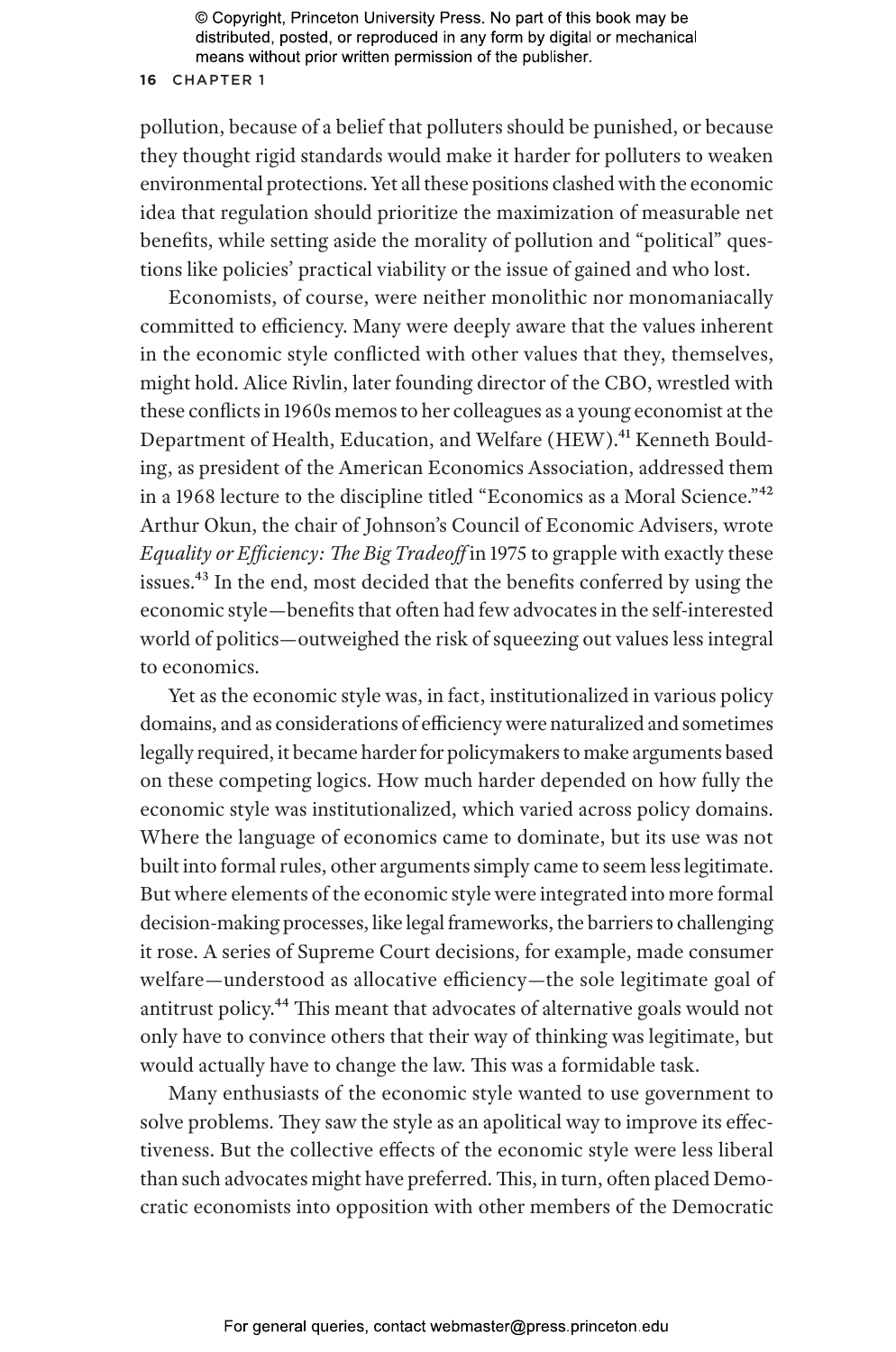# Thinking like an Economist **17**

Party. By the 1980s, for instance, Democratic advocates of the economic style typically preferred—on grounds of efficiency—housing programs that provided vouchers to low-income families instead of investing in public housing.45 Democratic economists opposed universal health insurance, advocated against a universal family allowance, and thought tuition-free higher education was misguided. Centering efficiency repeatedly put Democratic advocates of the economic style into conflict with those they were otherwise politically aligned with.

The economic style could conflict with conservative values as well as liberal ones. For example, economists' focus on efficient solutions to poverty, like the negative income tax, left them relatively uninterested in the moral virtue of work, a central concern of conservative welfare reformers. And economists might advocate for public spending on health and education programs on the grounds that the payoffs in terms of human capital were likely to exceed the costs, while conservatives might prefer a smaller government role on philosophical, not economic, grounds.

On balance, though, the spread of economic reasoning was not as constraining for conservatives as it was for liberals for several reasons. First, value conflicts between the economic style and conservative positions were less frequent. Liberal economists of the 1970s, for example, typically supported less economic regulation and more limited antitrust enforcement, which aligned with conservatives' preferences as well. Second, the economic style prescribed government efficiency, but often implied no clear position on what government should or should not try to do. In practice, this meant that its advocates often argued against specific liberal programs—like the early 1970s push for a universal family allowance—on efficiency grounds, while supporting a more efficient alternative—like a negative income tax.<sup>46</sup> Yet when conservatives simply argued against using government to solve poverty, from either a moral or a practical perspective, advocates of the economic style had fewer compelling counterarguments.

More broadly, though, conservatives were better at using the economic style strategically, in pursuit of noneconomic objectives. This was true to some extent as early as the Nixon administration, which supported basic income experiments (favored by economists) in part because experiments defused activists' push for broader antipoverty programs. This phenomenon was particularly visible under Ronald Reagan, whose appointees used the economic style when convenient, and ignored it when not. The Reagan administration slashed support for economic analysis in social policy areas, where the president expected it to prop up the welfare state, while expanding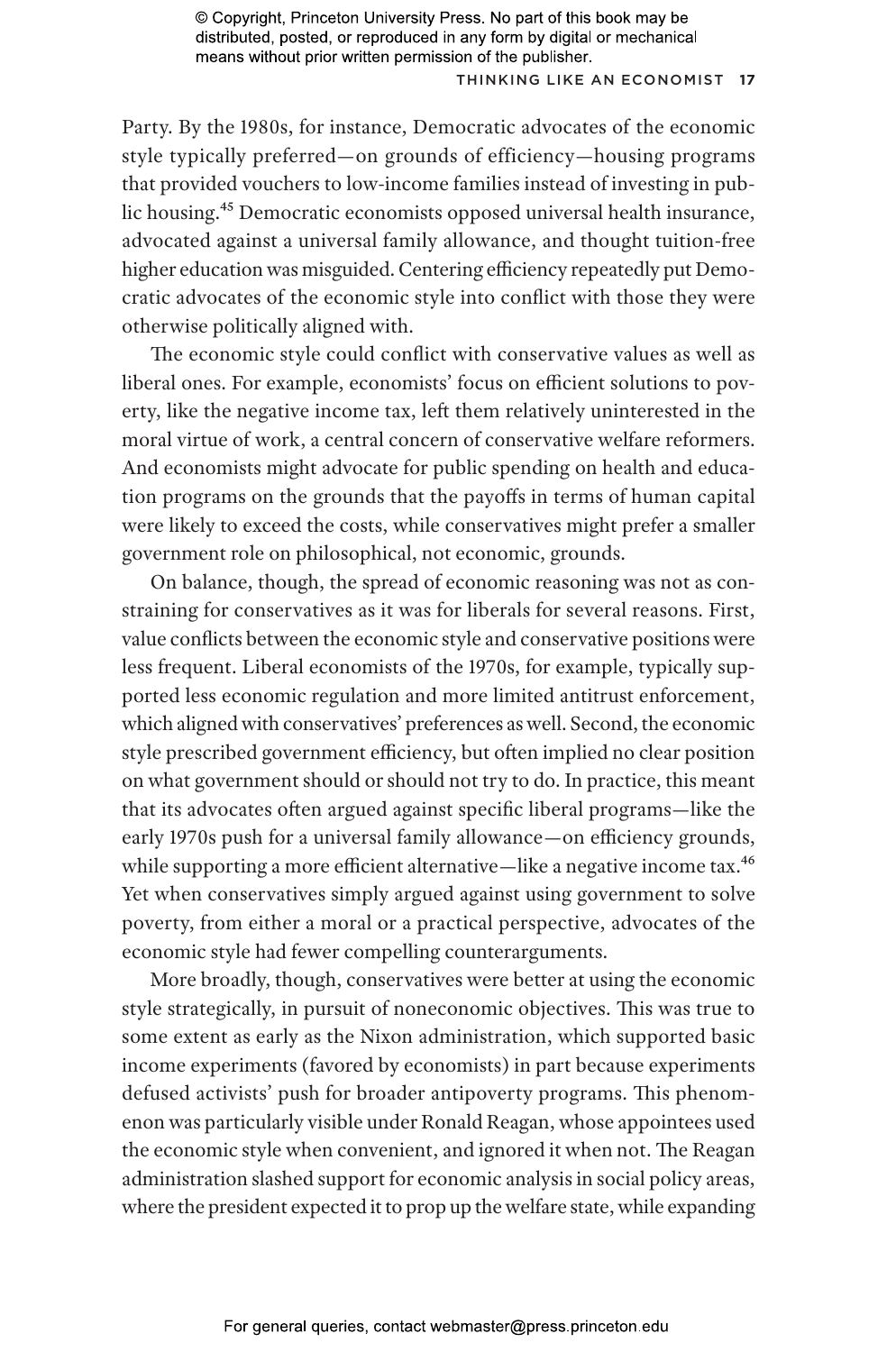#### **18** CHAPTER 1

it in areas like antitrust and environmental policy, where he thought it would support his preference for less regulation.

Ultimately, Republicans proved more willing than Democrats to simply ignore economic reasoning when it conflicted with other, more fundamental values or interests. The Carter administration, for example, substantially expanded cost-effectiveness analysis of regulation on efficiency grounds, even though the left wing of the Democratic Party opposed such moves. Reagan, though, shifted the focus to "regulatory relief "—simply removing regulations, regardless of whether their benefits outweighed their costs out of commitment to small-government ideals and support for business interests. This difference set the stage for how Democrats and Republicans would continue to interact with the economic style over the next thirty years. In short, the economic style constrained Democrats, while Republicans used it strategically.

# **What Makes This Story Different**

Many scholars have written about the political and economic transformation that began in the United States in the 1970s and continues to the present, sometimes subsumed under the term "neoliberalism." Economically, the nation saw a long, steady rise in inequality, as corporations became stronger, unions became weaker, median incomes flattened, and wealth began to concentrate.<sup>47</sup> Politically, it changed as well. Ronald Reagan promised to "bring our government back under control," and put it "on a diet."48 But Democrats, too, became more business-friendly, more marketfriendly, and reined in their expectations of what government could, and should,  $do.<sup>49</sup>$ 

Multiple factors contributed to this transformation—global economic changes that were pressuring the United States in new ways, the fracturing of political coalitions and party realignment, collective action among the conservative grassroots and business elites.<sup>50</sup> On the ideological side, scholars have emphasized the limited-government, free-market ideology of the Chicago School and Mont Pelerin Society and the role of conservative think tanks and legal institutions.<sup>51</sup>

What the account presented here does is turn our attention in a new direction—toward an economic style of reasoning that is not associated with the right, that is not explicitly political (and indeed gets part of its power from its appearance of neutrality), and that has been advanced by Democrats even more than Republicans.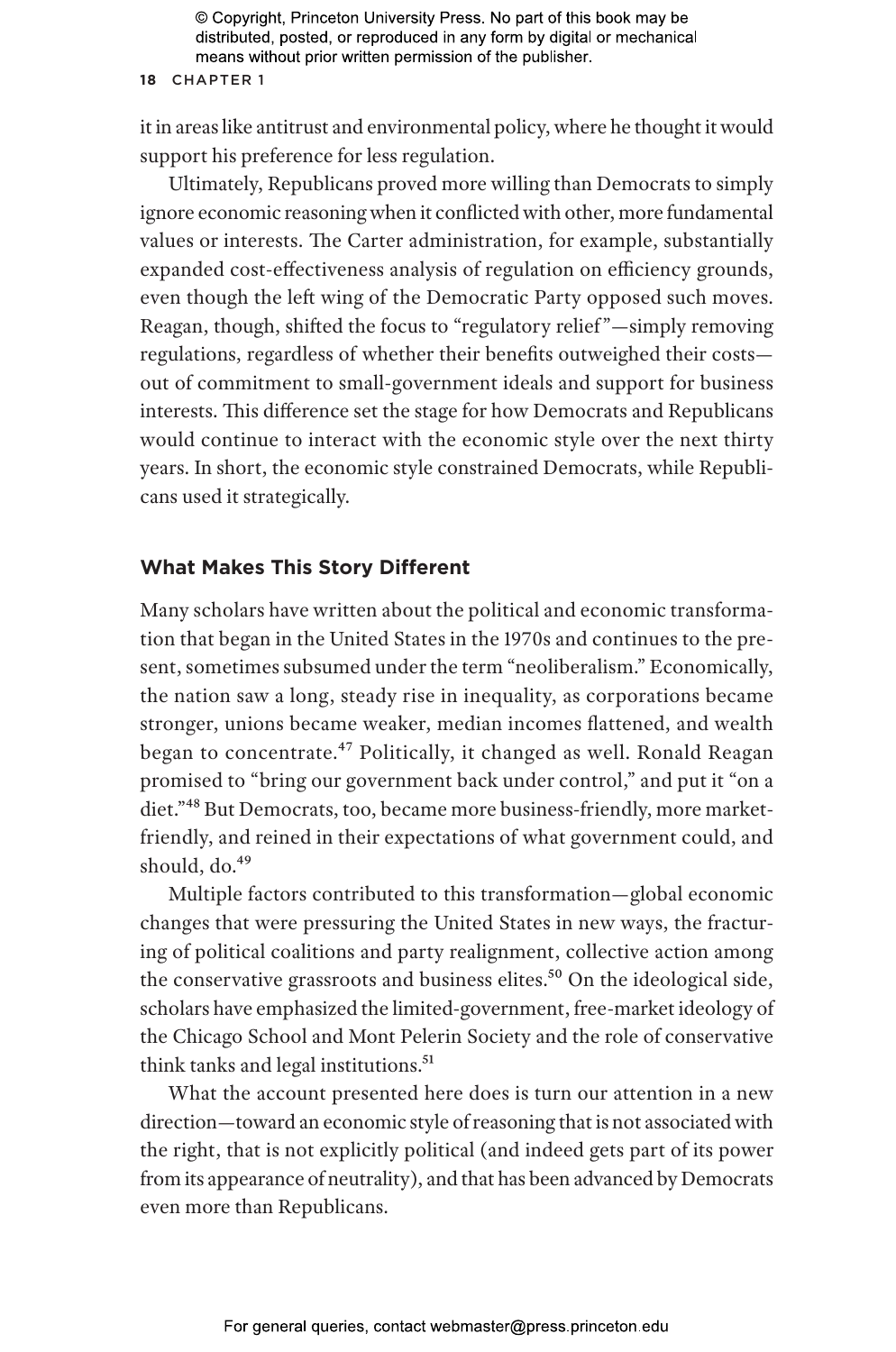# Thinking like an Economist **19**

This substantially challenges our thinking both about what changed politically in the 1970s and about what the lasting consequences of those changes have been, particularly for the political left. I do not claim that the economic style of reasoning directly *caused* Democrats' rightward shift, which was driven by many factors. That is, I do not argue that, had economists been absent, Democrats would necessarily have remained committed to New Deal ideals, or ecological conceptions of the environment, or remained more "liberal" in any meaningful sense.

Instead, I make a subtler claim: that the economic style—and in particular its institutionalization through legal frameworks, administrative rules, and organizational change—was the channel through which such a shift was made durable. This shift made it much harder for competing claims, grounded in different values and ways of thinking, to gain political purchase. Centrist technocrats' efforts to advance the economic style reinforced the conservative turn in politics by undermining some of Democrats' most effective language—of universalism, rights, and equality—for challenging it. Understanding how this change occurred and why its effects have been so lasting is critical to understanding the larger political legacy of the 1970s.

This insight reorients the scholarly conversation, and particularly that part of it that focuses on how ideas have reshaped politics, in several ways. First, it points our attention toward the political center-left, and not the right. With rare exceptions—particularly sociologist Stephanie Mudge's impressive work on policy economists and the political left—accounts of the intellectual currents of this period have focused heavily on the rise of freemarket economic ideology, with the implication that liberals were simply dragged toward a center that shifted rightward.<sup>52</sup> But technocratic centrism has its own underlying ideology that is just as important to understand. It should be seen as an independent force, not just a downstream effect.

Second, this account emphasizes the role of micro-, rather than macro-, economics. Again, while the occasional scholar—notably, historian Daniel Rodgers in *Age of Fracture*—has highlighted the importance of microeconomics as a distinctive way of seeing the world, the vast majority of scholarly attention has focused on macroeconomics, and particularly paradigm shifts from Keynesianism to monetarism or supply-side economics.<sup>53</sup> But while it is true that macroeconomics has long had influence in domains traditionally thought of as "economic policy" (fiscal policy, monetary policy), the spread of a distinctively microeconomic style of reasoning has dramatically extended the reach of the discipline by bringing all sorts of new policy domains, including those not obviously "economic," under its influence.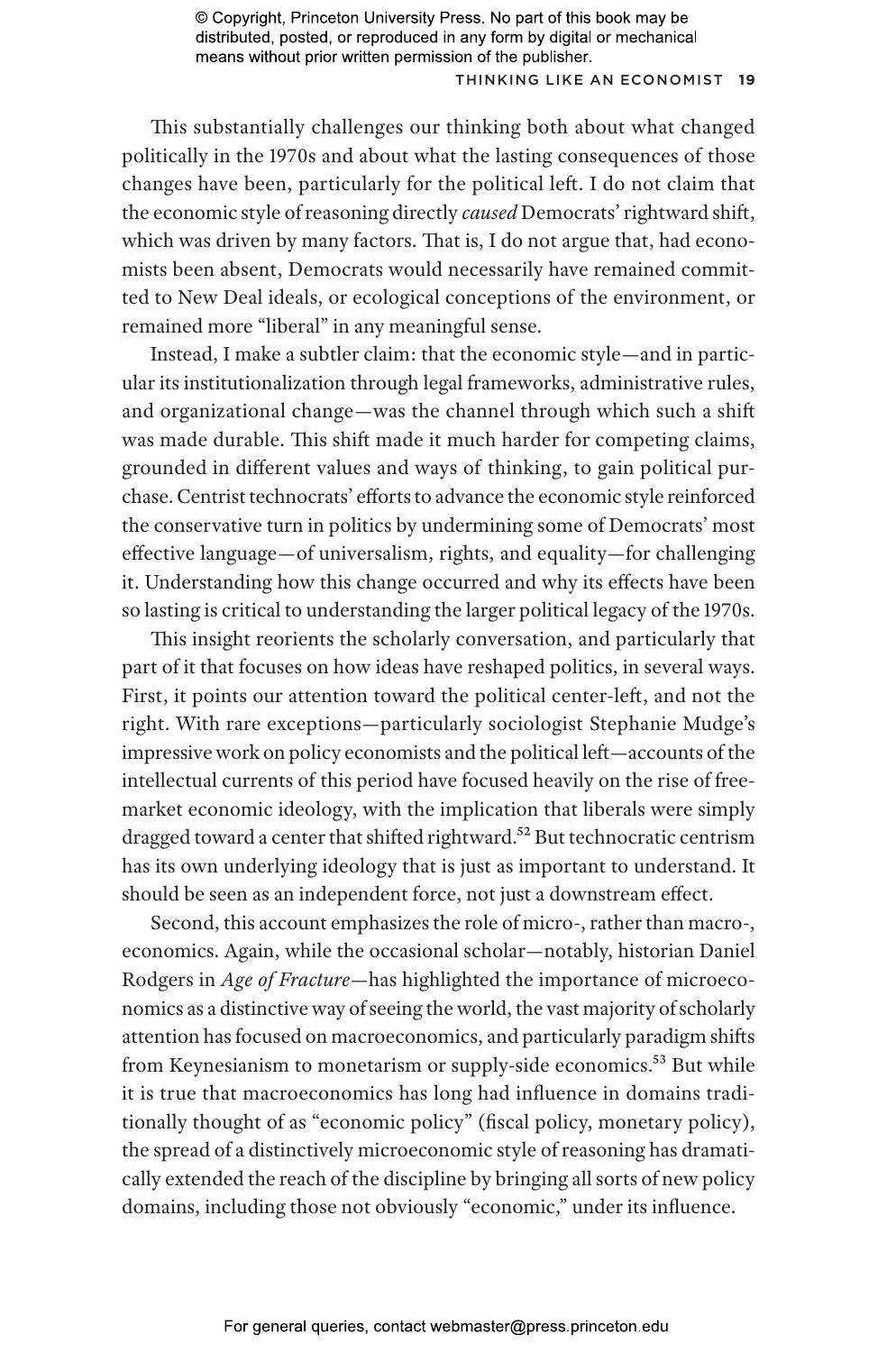# **20** CHAPTER 1

Third, this approach focuses on a diffuse *style of reasoning*, not economic policy advice. Most work has focused on the recommendations economists make to decisionmakers and whether they matter or not, or perhaps the position of economics in organizations like the Federal Reserve, where economists have decision-making authority.<sup>54</sup> But a close look at the more diffuse, but pervasive, style of reasoning about policy problems shows how the indirect influence of the economics discipline can be much greater than the direct influence of economists' policy advice. The economic style is not just advice from economics PhDs. It is a way of thinking that has become embedded in bureaucratic expertise and that is reproduced in the organizations and institutions in and around government.

Last, I draw our attention to how the economic style is embedded in the state itself, and not just advanced by overtly political actors. Most efforts to understand the political role of economics have emphasized the role of various groups, like business elites or conservative intellectuals, who have sought to leverage particular forms of economics to achieve specific political goals.<sup>55</sup> But the economic style of reasoning was not proposed as a self-consciously political project, and its power is partly a function of its perceived neutrality. The style's ongoing influence and its continued reproduction rests significantly on its embeddedness within government bureaucracy.

# **What It Means Today**

This story is of more than historical or academic interest. It also has lessons for how we should think about the present political moment. The economic style of reasoning—anchored in the authority of the economics discipline, but extending well beyond it—is still dominant in and around many government organizations. It is dominant in places like the Congressional Budget Office, agency-level policy offices, and at most of the think tanks that produce policy options. It also remains dominant in public policy schools, and influential in law schools as well. This institutionalization means that a whole range of actors are constantly generating potential policies compatible with the economic style for the policy stream.<sup>56</sup> It also means that solutions grounded in other forms of reasoning are often rejected out of hand by those who populate such organizations (and others who look to them for cues) as objectionable, irrational, or inappropriate.

The institutionalization of the economic style, and the marginalization of alternatives, helps explain why the universe of options considered by the Obama administration seemed so impoverished to those on the left.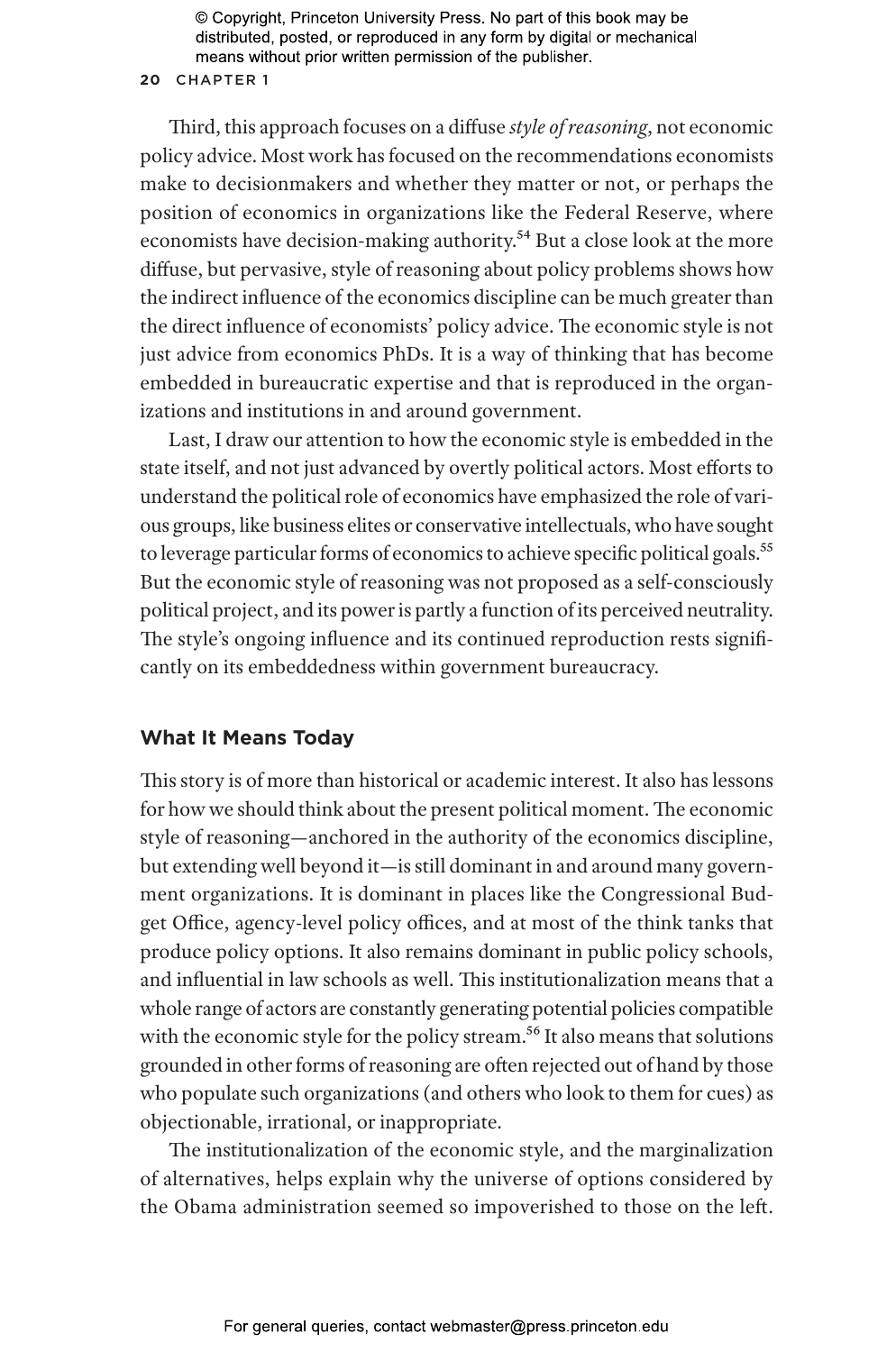# Thinking like an Economist **21**

Democrats drew inspiration for their new policy options—from Obamacare to the Race to the Top program that encouraged states to compete for federal education dollars—from the economic style. When outside voices mentioned more ambitious possibilities—from Medicare for All to breaking up big tech—the policy establishment tended to dismiss them as unreasonable, by which they meant incompatible with the economic style. While these dynamics continue to evolve, their legacy has shaped the options available to the Biden administration.

A style of reasoning does not exist outside material interests. The economic style poses a barrier to more aggressive antitrust policy, but so, too, do the objections of powerful companies with deep pockets. A mutually advantageous relationship exists between those who benefit from the status quo and those whose way of thinking about the world tends to defend it. And when critics grow too loud, they may find powerful interests lining up against them. For example, when in 2017 the antitrust program at the New America Foundation, a prominent liberal think tank, became too vocally critical of the economics-dominated antitrust regime and its complacency about big tech, it ran afoul of Google, a major funder of the think tank, and found itself cut loose.<sup>57</sup> Similarly, while economists may question universal health insurance on efficiency grounds, it is the opposition of insurance companies, physician's associations, hospitals, and pharmaceutical companies whose profits it threatens that presents the most formidable barrier.

We know that strong public demand for a policy can overcome entrenched interests, particularly when it aligns with arguments made by intellectual elites.58 If those elites dismiss such demands as unreasonable, though—that is, as inconsistent with the dominant style of reasoning—it will make the barriers to defeating those interests that much more formidable, even in the face of organized social movements. If policies with strong grassroots support, like Medicare for All, are dismissed as not sensible by think tanks reflecting the dominant approach (for example, Brookings) as well as by government organizations reflecting the economic style (for example, the Congressional Budget Office), the barriers will be high indeed. This is true not just for healthcare, but also in antitrust policy, climate policy, student debt policy, and many other areas.

This sort of constraint is much stronger for Democrats than Republicans. Although the economic style can certainly be found in conservative think tanks, the right has a much deeper bench of institutions grounded in other, noneconomic principles (for example, the Federalist Society, or the Cato Institute). The left wing of the Democratic Party has had some success in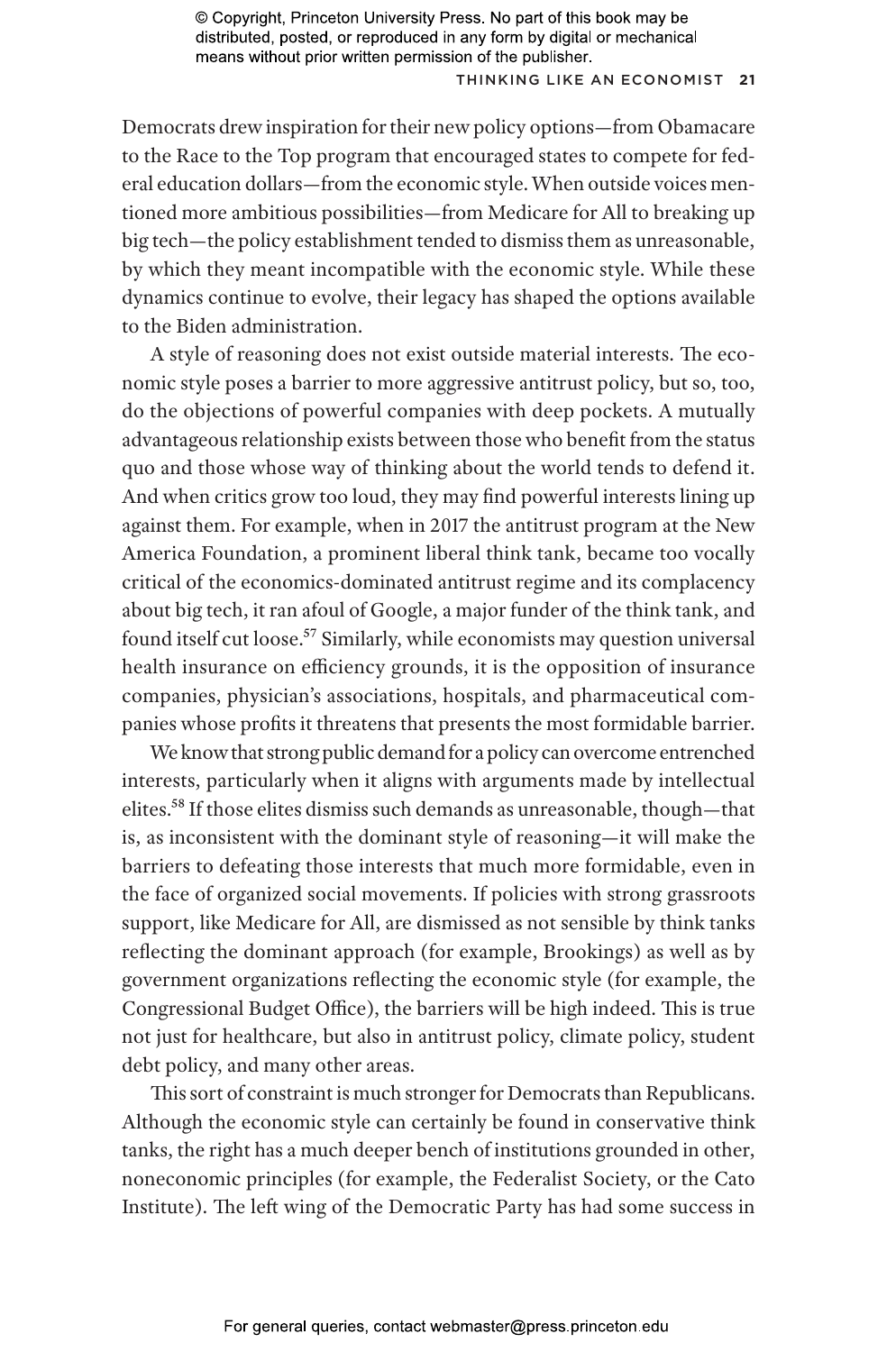# **22** CHAPTER 1

the past few years in getting its preferences on the policy agenda, mostly in areas where grassroots organizing has been accompanied by investment in an alternative intellectual infrastructure. Proposals for policies that have only recently moved inside the Overton window, like student debt cancellation, or breaking up big tech companies, or the Green New Deal, have been advanced by successful left-Democratic politicians (Bernie Sanders, Elizabeth Warren, Alexandria Ocasio-Cortez) working with a range of experts and activists, including economists not committed to the economic style.

More important than the advisors sought out by any single politician is the larger infrastructure that produces, and reproduces, particular ways of thinking about policy options. Smaller—but growing—think tanks like the Roosevelt Institute, Demos, and the Economic Policy Institute tend to be less attached to the economic style, and the economists they do rely on are often less central in disciplinary networks and more open to alternative approaches. Many of the ideas they advocate either emerged from, or have been taken up by, different intellectual networks on the edges of the economics discipline (for example, the baby bonds proposal to redress the racial wealth gap). Others come from legal circles developing alternatives to economic reasoning (the law and political economy movement), or from foundation spaces interested in promoting alternatives (the Hewlett Foundation's "Beyond Neoliberalism" initiative).59

New think tanks and research organizations have emerged in this space as well—the People's Policy Project, Data for Progress, the Open Markets Institute to name only a few—although they have a smaller donor base than their centrist counterparts. And as the grassroots left gains strength within the Democratic Party, the larger center-left think tanks find themselves more frequently inviting in experts whose policy positions are decidedly not grounded in an economistic, cost-benefit approach.

As of this writing, in the early days of the Biden administration, the political future of the United States is very much in flux. On the one hand, fascist and antidemocratic movements threaten to upend—and perhaps destroy not only the current political order, but democracy itself. On the other, we have managed to successfully muddle our way through the presidential transition. The Biden administration is faced with the temptation to try to return to the past—to revive an Obama-era approach, which itself requires pretending that an Obama-era politics is even a possibility after the Trump years. But Biden came to office at a time when the progressive wing of the party was historically energized. The administration's early actions seem to signal a recognition that a third Obama administration is neither possible nor desirable.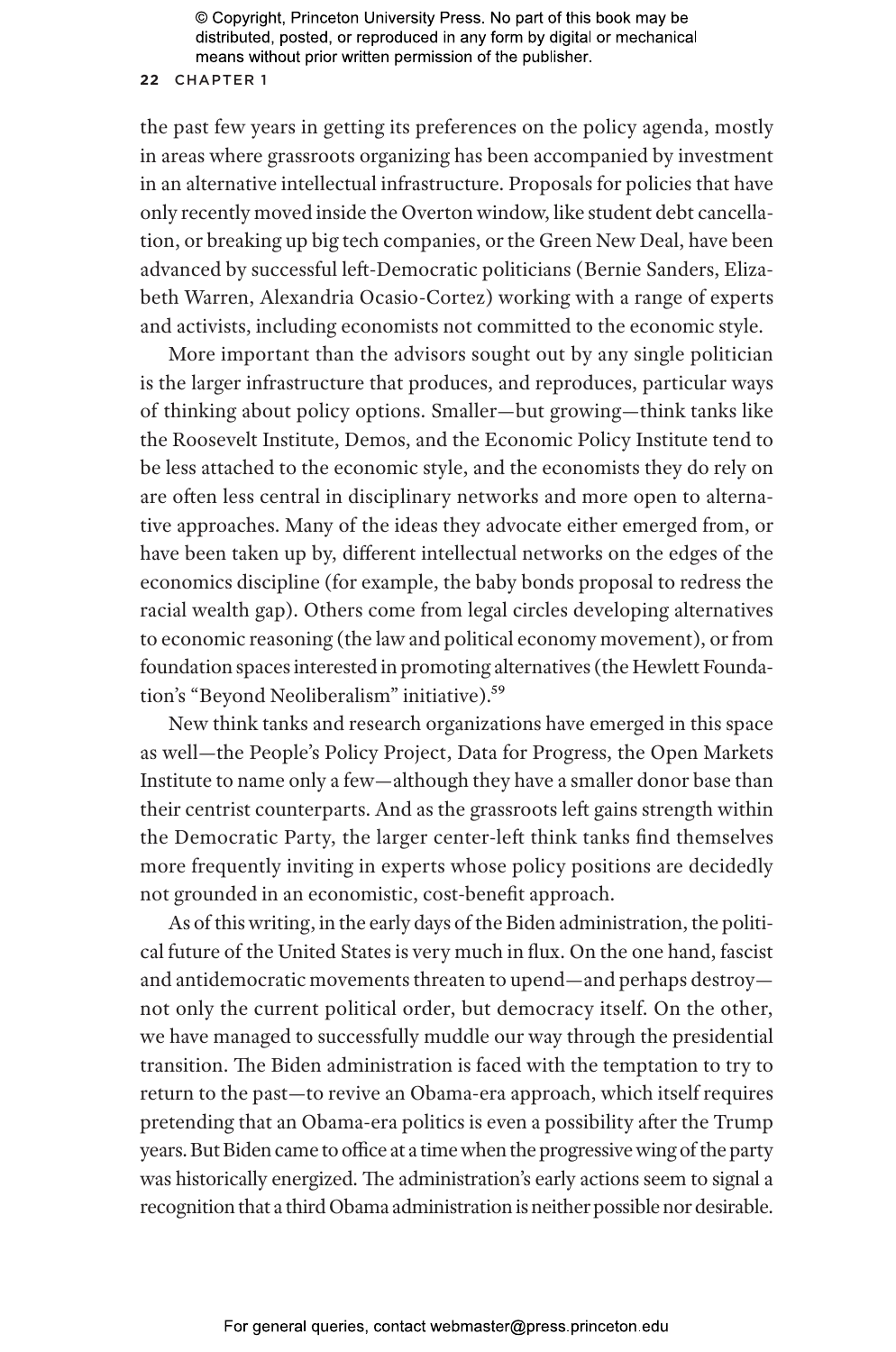# Thinking like an Economist **23**

The influence of this energized left wing will depend on two things. One is grassroots strength—from on-the-ground organizing, demographic change, and rejection of both Trumpism and the status quo that allowed it to emerge. But translating this into policy will require reckoning with the dominance of the economic style. This will mean either working to make it more open to alternative ways of thinking about policy, or—more likely building intellectual frameworks, networks, and institutions that circumvent it and that can provide competing, and less limiting, ways of thinking about policy problems. For those sympathetic to such goals, when our political values align with those of economics, we should embrace the many useful tools it has to offer. But when they conflict, we must be willing to advocate, without apology, for alternatives—rather than allowing our values to be defined by the values of economics.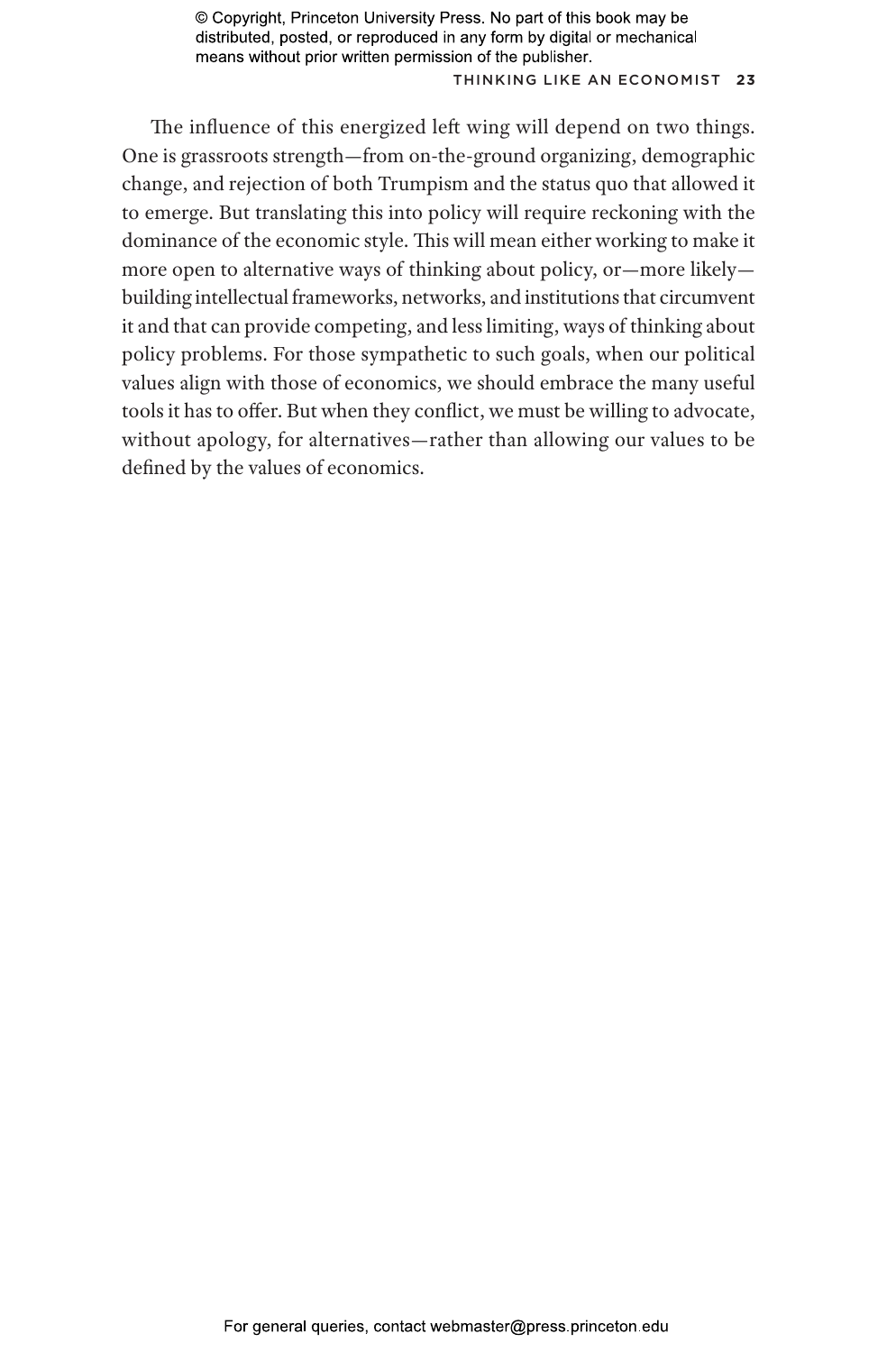# **INDEX**

Aaron, Henry, 186 Abt Associates, 115 ACA (Affordable Care Act), 1–5, 20–21. *See also* healthcare policy accountability (educational), 111, 114, 125–26 Acid Rain Program, 8, 12 administrative rules, 14, 141–49, 154–59, 162–76, 211–15, 220, 231–32. *See also* communications policy; cost-benefit analysis; deregulation; environmental protections; transportation policy AEA (American Economics Association), 16 AEC (Atomic Energy Commission), 161 AEI (American Enterprise Institute), 11–12, 74, 94–96, 212 AFDC (Aid to Families with Dependent Children), 118. *See also* welfare policy AFL-CIO, 159 *Age of Fracture* (Rodgers), 19 Air Force, 42–44, 46–51, 54 Airline Deregulation Act, 149 Alchian, Armen, 49 Allison, Graham, 65 allocative efficiency, 11, 16, 38, 72–75, 85–95, 132–49, 187–92, 210, 221, 225–26 Altman, Stuart, 123, 183, 185 AMA (American Medical Association), 185 American Bar Association, 209 *American Economic Review,* 121 American Petroleum Institute, 170 *American Textile Manufacturers v. Donovan,* 193, 215 Anderson, Jack, 137 Antitrust Division (of DOJ), 74, 85–88, 94, 131, 134–39, 143–44, 189–91, 206–10 *Antitrust Law* (Areeda and Turner), 191 *The Antitrust Paradox* (Bork), 140, 191 antitrust policy, 10–15, 85–96, 129–41, 149–53, 185–202, 206–11, 218–27, 231. *See also* allocative efficiency; corporate power;

law and economics; monopoly; *specific* 

*legislation and legal decisions*

*Antitrust Policy* (Kaysen and Turner), 77, 189

Antitrust Project, 79–80

*Apex Hosiery v. Leader,* 133

A&P supermarkets, 133

Areeda, Phillip, 83, 190

Army Corps of Engineers, 162

Arrow, Kenneth, 49, 120

Arrow-Debreu model, 36

Ashenfelter, Orley, 61

ASPE (Office of the Assistant Secretary for Planning and Evaluation), 66–67, 69, 102, 105–15, 118, 120, 122–23, 182–84, 186, 197–98, 203–5. *See also* HEW (Department of Health, Education, and Welfare)

ASPER (Office of the Assistant Secretary for Policy, Evaluation, and Research), 61, 67, 109, 197–98. *See also* DOL (Department of Labor)

Association for Public Policy Analysis and Management, 65

AT&T, 150–51, 198

Auchter, Thorne, 214

auto industry, 162–63. *See also* corporate power; environmental protections; Nader, Ralph; NHTSA (National Highway Traffic Safety Administration)

Backhouse, Roger, 37

Bailey, Elizabeth E., 148

Bain, Joe, 81, 251n11

Bakes, Philip, 147

Bane, Mary Jo, 206

Barber, Walter, 170–71

Bateman, C. Worth, 106, 118–19

Baumol, William, 112 Baxter, Bill, 207–9, 273n39

Becker, Gary, 83–84

Bell, David, 55

Bergman, Barbara, 69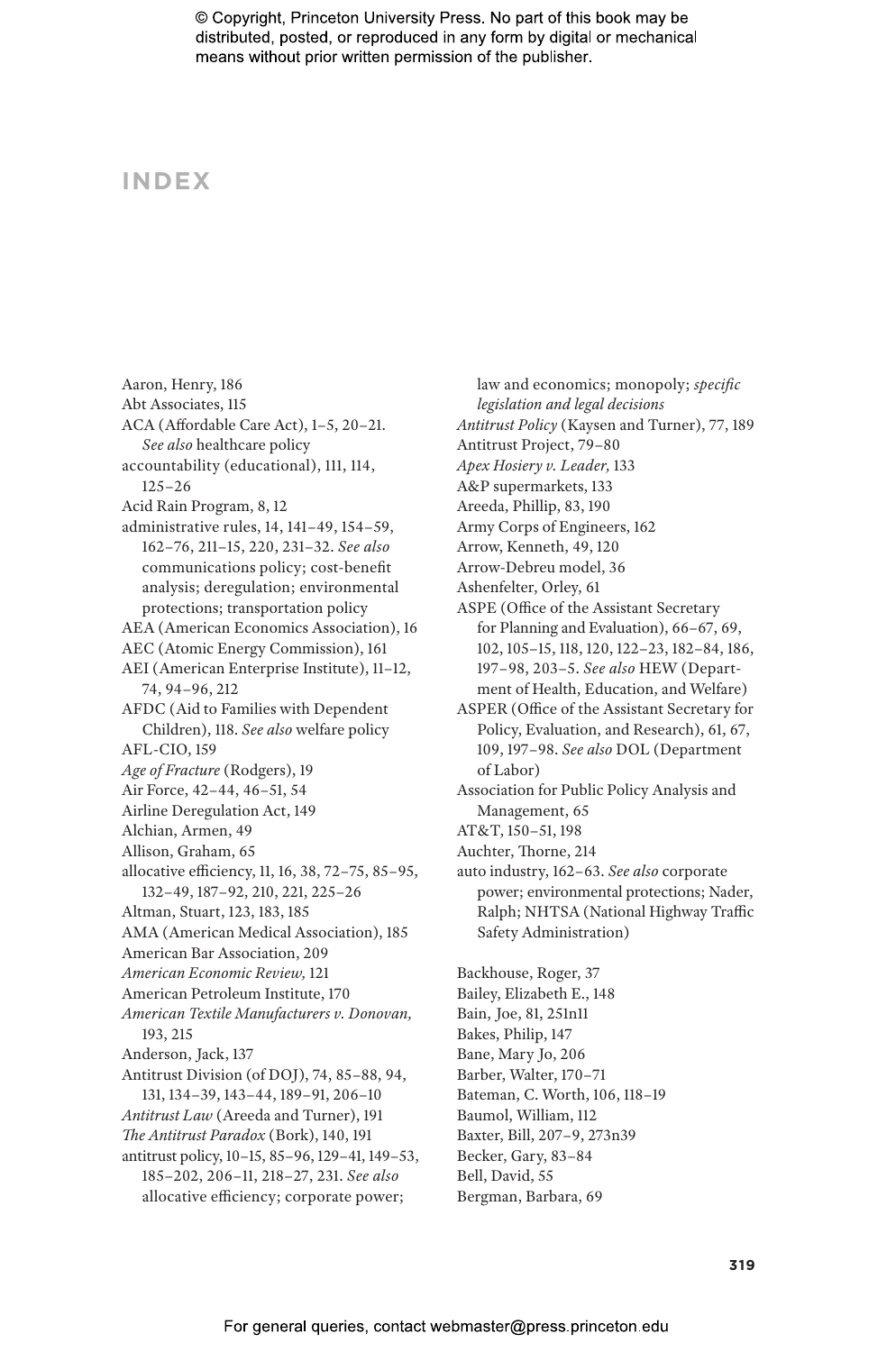#### **320** INDEX

Bernstein, Marver, 89 Biden, Joseph, 21–22, 229–31 big business. *See* corporate power Bingham, Eula, 177 Blue Cross/Blue Shield, 185 BOB (Bureau of the Budget), 54–59, 62–67, 89–90, 97, 101–5, 113, 162, 193, 250n183 Bok, Derek, 83 Bork, Robert, 80, 135, 140–41, 190–91, 210 Boulding, Kenneth, 16 Bowman, Ward, 80, 83, 94, 135 Brennan, William, 134 Breyer, Stephen, 83, 143–45, 147, 252n51 Brookings Institution, 11–12, 21, 30, 55, 74, 89–96, 106, 143–44, 146, 167, 183, 224, 272n108 Brown, Lawrence, 122 *Brown Shoe Co. v. the United States,* 133, 136, 140 *Brunswick Corp. v. Pueblo Bowl-O-Mat,* 140, 190 "bubble" policy (of EPA), 172–76 *Budget Options* (publication), 69 Bureau of Agricultural Economics, 29–30, 60 Bureau of Competition, 210 Bureau of Economic Analysis, 29 Bureau of Economics (FTC), 85–86, 94, 96–97, 138–39, 147–48, 185 Bureau of Foreign and Domestic Commerce, 29 Bureau of Labor Statistics, 29 Bureau of Reclamation, 162 Bush, George W., 1 *Business Week,* 110 Butler, Lewis, 122 CAB (Civil Aeronautics Board), 74, 88, 141–42, 145–49, 166 Calabresi, Guido, 84 Califano, Joseph, 55–56, 102, 186 *Calvert Cliffs' Coordinating Committee, Inc. v. AEC,* 161 Campbell, Thomas, 210 Cannon, Howard, 146 CAP (Community Action Program), 100–104, 117 cap-and-trade, 2–3, 8–9, 14, 155–56, 171–76, 226, 275n16 Capron, William, 55, 248n79 carbon taxes, 226. *See also* cap-and-trade; climate change

Carnegie Mellon, 64 Carnegie Tech, 63 Carson, Rachel, 156

Carter, Jimmy, 15, 18, 69, 128, 139, 145–53, 166–71, 176–86, 191–99, 203, 211, 216, 221–25 Cato Institute, 21–22 Caves, Richard, 89–91 CBO (Congressional Budget Office), 14, 16, 20–21, 60, 68–70, 102, 120, 127, 180, 206, 227 CEA (Council of Economic Advisers), 15–16, 28–35, 54–58, 89–96, 100, 117–18, 143–46, 159–67 Celler-Kefauver Act, 76, 133, 136 Center for the Study of Government Regulation (AEI), 95 Central Bureau of Planning and Statistics, 27 Chamberlin, Edward, 76, 79 Chicago Law School, 82–84 Chicago School (of I/O economists), 11–13, 18, 42, 79–97, 130–43, 153, 184–90, 202–11, 222–23 Child Health Act, 113 choice, 4, 47–50, 125–26, 131–35, 185. *See also* competition; consumer welfare; markets civil rights logics, 9, 98–99, 119–28, 157–58, 176–79, 181–82, 217–19, 228–29 Clayton Antitrust Act, 76, 83, 136 Clean Air Act, 2–3, 7–9, 154, 157–63, 169– 75, 192–93, 196, 213, 215, 241n27 Clean Air Act Amendments (1977), 173–74 Clean Water Act, 7–8, 154, 157–59, 192–93, 196, 213 climate change, 9–10, 226, 231–32, 275n16 Clinton, Bill, 1, 200, 206, 217–19, 221, 229, 232 *The Closed Enterprise System* (Nader), 187–88 Coase, Ronald, 30, 83, 91, 94, 252n53 Cohen, Wilbur, 117–18 Colander, David, 37 Cold War, 44–50 Collins, Robert, 34 Columbia University, 27 command-and-control regulations. *See* administrative rules; deregulation Committee for National Health Insurance, 121 Commons, John, 26–27, 29, 32 communications policy, 11–12, 130, 142, 150–52, 198 competition, 4, 119–24, 132–39, 185, 206–11, 218. *See also* economic style of reasoning; markets "Competition in the Health Care Sector" (Conference), 185 Comprehensive Health Insurance Plan, 183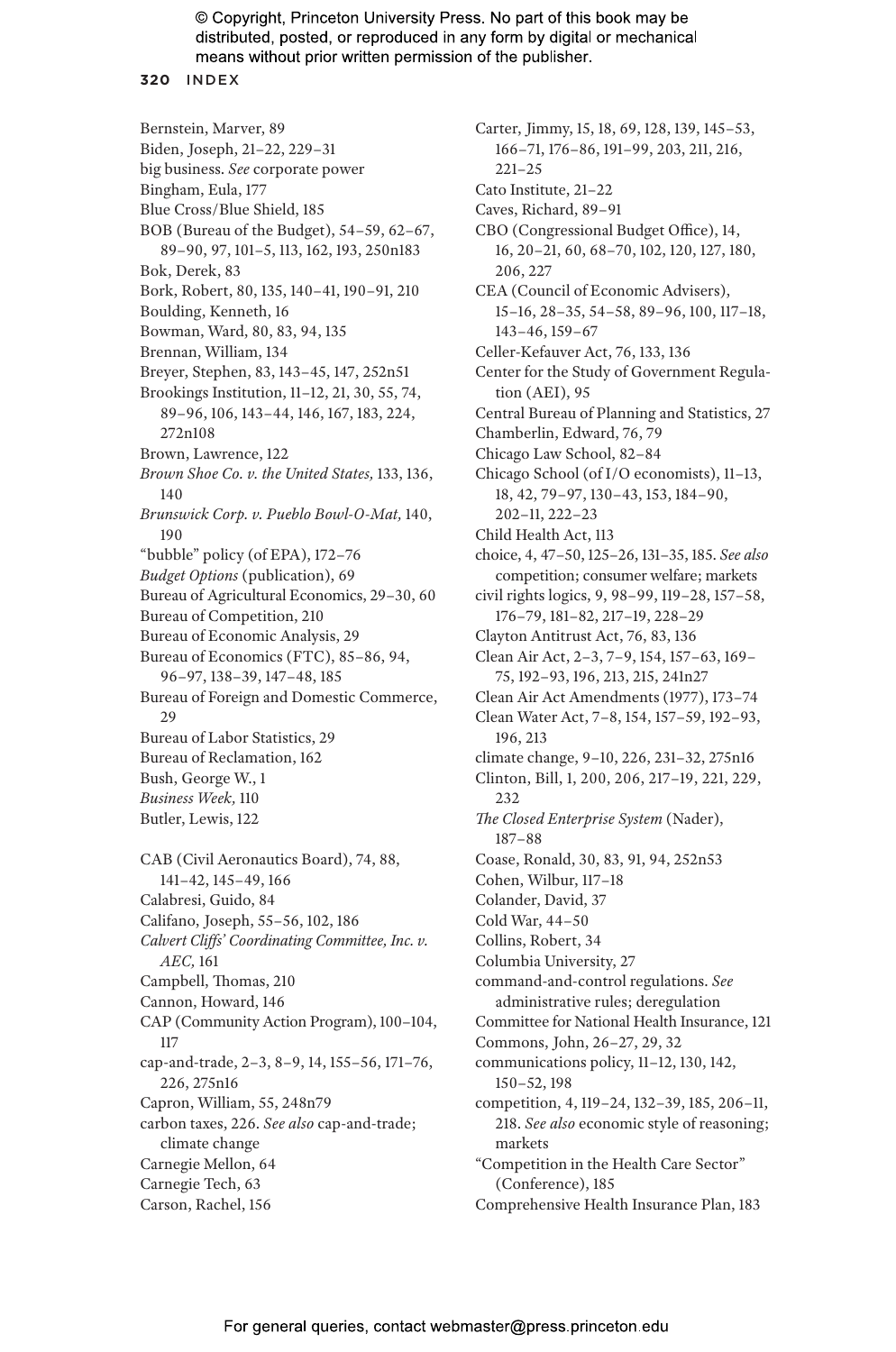#### INDEX **321**

- conservative turn, 4, 26–27, 124–25. *See also* Carter, Jimmy; Reagan, Ronald
- Consumer Financial Protection Bureau, 2 Consumer Protection Agency, 192
- consumer welfare, 10–11, 92, 129–49, 154–59,
- 187–92, 197–98, 210, 218–27. *See also* allocative efficiency
- *Continental Television, Inc. v. GTE Sylvania, Inc.,* 140, 190
- corporate power, 4, 73, 81–95, 132–33, 152–53, 176–82, 187–200, 202–11, 217–20, 225. *See also* antitrust policy; Democratic Party; monopoly
- Costanza, Robert, 228
- cost-benefit analysis, 5, 7, 9, 11–12, 15; Congressional uses of, 68–70; education policy and, 125–26; environmental policy and, 154–66, 170–78, 228; Great Society programs and, 102–28; healthcare policy and, 182–87; market optimization and, 75–81; partisan uses of, 202, 211–16, 218, 220, 224; PPBS and, 52–54, 70–71; productive efficiency and, 38; social regulations and, 154–56, 161–68, 192–99; systems analysis and, 48–50. *See also* deregulation; economic style of reasoning; PPBS (Planning-Programming-Budgeting System)
- Costle, Douglas, 170–71
- cost-sharing, 15, 99, 119–24, 220
- Council on Environmental Quality (CEQ), 160
- CPSC (Consumer Product Safety Commission), 157
- criteria problem, 47–48, 52
- CRS (Congressional Research Service), 68
- CWPS (Council on Wage and Price Stability), 146, 165–67, 171, 177, 194–95, 212
- Data for Progress, 22
- Davis, Karen, 183–84
- Day, Gretchen, 228
- DDT (pesticide), 156
- democratic participation, 39–40, 98–105, 116–28, 181–82, 197–98, 203–4, 220–22
- Democratic Party: administrative rules and, 156–59; alternative value frameworks of, 15–18, 127; business-friendliness of, 18; community action programs and, 102–3; economic style of reasoning and, 1–5, 10, 13, 16, 18–20, 96, 220; populists among, 187–92, 198–200, 219–20, 224–30; technocracy and, 3–4, 19–22, 51, 56, 99, 123–26, 132, 142–43, 166–68, 179–82,

195–96, 216–23. *See also specific presidents and legislation* Demonstration Cities and Metropolitan Development Act, 101 Demos, 22 deontology, 39. *See also* morality (as external to economic style); rights; universalism Department of Commerce, 28–29, 34, 74 Department of Education, 125, 204 Department of Interior, 61, 167 "dependency" thesis, 204–6 deregulation, 88–95, 129–32, 141–52, 161–68, 196–98, 206–15 Derthick, Paul, 146 Director, Aaron, 79–80, 82–83, 94, 138 disability rights, 267n88, 267n99 distributive justice, 187, 191–92, 218, 226, 229 Diver, Colin, 160 DOD (Department of Defense), 11, 43, 50–54, 59, 67, 86, 101, 103 Dodd-Frank Act, 1–2 DOL (Department of Labor), 29, 58–59, 67, 109, 115, 197–98, 203 Dorfman, Robert, 49 DOT (Department of Transportation), 74, 89–91, 97, 114, 130, 143–45, 167 Drayton, William, 171, 174 *Dr. Strangelove* (Kubrick), 44 Duke University, 64 DuPont, 163 *The Dynamic of Dependence* (Bane and Ellwood), 206 Eads, George, 146, 165, 194–95, 266n68 ecological arguments, 7–9, 154–61, 168–76, 179, 227–29 *Economic Analysis of Law* (Posner), 84 Economic Impact Statements, 164

Economic Opportunity Act, 100, 105–6, 116, 119

- Economic Policy Institute, 22
- Economic Policy Office, 209
- *Economic Report of the President* (1963), 89
- *Economics* (Samuelson), 32, 36–37
- "Economics as a Moral Science" (Boulding), 16

*The Economics of Competition in the Transportation Industry* (Meyer, Peck, Stenason, and Zwick), 78, 90, 96–97

*The Economics of Defense in the Nuclear Age* (Hitch and McKean), 52–53

*The Economics of Imperfect Competition* (Robinson), 251n6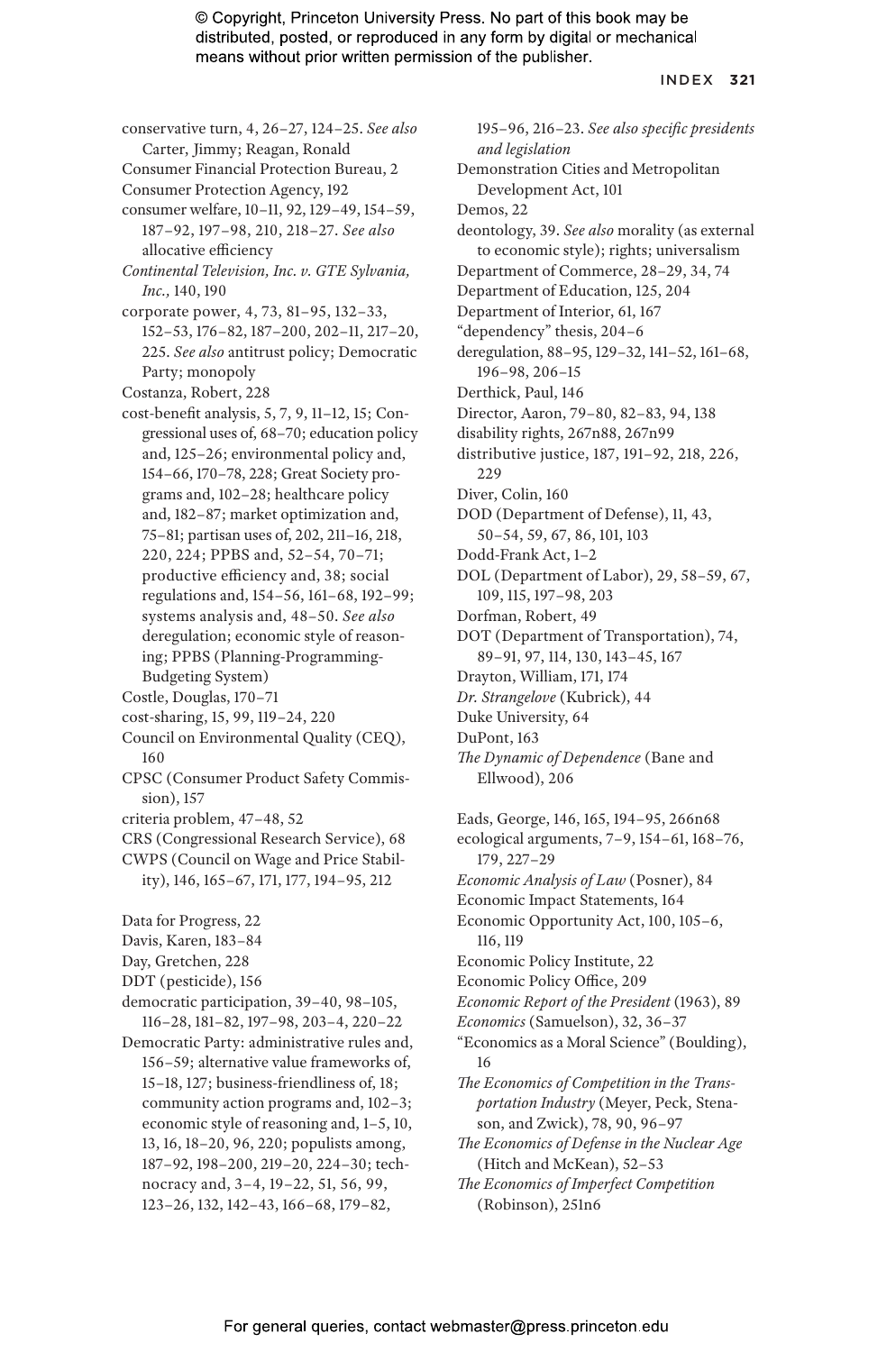#### **322** INDEX

"The Economics of Moral Hazard" (Pauly), 121 *The Economics of Regulation* (Kahn), 147

economic style of reasoning, 15–20; antitrust policy and, 10, 14–16, 21, 85–88, 130–35, 187–92, 206–11; centralized authority and, 102–10; competing value frameworks and, 7–8, 12, 15–18, 20–23, 39–40, 51, 57, 73, 87–88, 97, 100–101, 116–26, 132–59, 168–78, 181–82, 195–200, 217–19, 224–32; conservatives' instrumental uses of, 15–18, 21–22, 116–26, 162–68, 171, 178–79, 183, 195–96, 201–6, 214–21, 225; definitions of, 3–6; environmental policy and, 2–3, 6–10, 14, 160–63, 169–76; Great Society programs and, 98–99, 107–10; institutionalization of, 5, 10–14, 16, 19–23, 25–28, 40, 54–66, 95–97, 102–16, 124–28, 136–39, 142–52, 178–79, 192–96, 226–29; law schools and, 27, 40, 73–74, 81–84, 86, 134–35, 219–20, 223, 226–29; microeconomics and, 19–20, 24–26, 37–41, 81–84, 191, 221–22; social regulation and, 11–14, 88–92, 154–59, 176–78, 192–96, 211–15; values of, 3–4, 15–18, 38–39, 57–58, 72–75, 98–99, 180–82. *See also* administrative rules; deregulation; law and economics; PPBS (Planning-Programming-Budgeting System); systems analysis; welfare policy

Economists for Inclusive Prosperity, 232

ecosystem services, 228 educationists, 125, 127–28

education policy, 11, 17, 20–21, 50–51, 66, 125–26, 272n108

- efficiency: allocative, 11, 15–16, 38, 72–75, 85–95, 132–49, 187–92, 210, 221, 225–26; competition and, 4, 119–24, 130, 132–39, 185, 206–11, 218; Kaldor-Hicks, 38; microeconomics and, 11–14, 19, 24–26, 37, 81–84, 191, 221–22; as primary value, 4, 6, 56, 116–26, 130, 136–39, 168–76, 195–98, 215–16, 218–22, 225, 231; productive, 15, 38. *See also* cost-benefit analysis *Efficiency in Government through Systems Analysis* (McKean), 50 EHAP (Experimental Housing Allowance Program), 109, 115, 124–25 Eisenhower, Dwight D., 51–52, 74 Eisner, Marc, 141 Elementary and Secondary Education Act, 55–56, 98–100, 111, 116 Ellsberg, Daniel, 49, 51
- Ellwood, David, 206
- Ellwood, Paul, 122, 185

Ely, Richard, 32 Emanuel, Rahm, 3 emissions trading. *See* cap-and-trade Employment Act (of 1946), 33 *The End of Liberalism* (Lowi), 158 energy policy, 11–12, 130, 142, 150–52 Enthoven, Alain, 6, 49, 51, 53, 59, 96, 151, 186, 218 Environmental Equity Workgroup, 229 Environmental Impact Statements, 161, 164 environmental justice movement, 228–29 environmental protections, 2–10, 14, 38, 154–61, 169–71, 192–96, 211–20, 224–29. *See also* ecological arguments; regulatory capture Environmental Quality Report, 160 EPA (Environmental Protection Agency), 7–12, 61, 154–57, 163–79, 194–95, 213–15, 229, 269n140, 274n72 EPO (Economic Policy Office), 87, 94, 137 EPSA (Educational Program in Systematic Analysis), 63–65 equality, 98–101, 116–28, 176–78, 181–82, 191–92, 196–98, 217–20 *Equality or Efficiency* (Okun), 16 equity, 4, 127–30, 149–50, 187, 198, 218, 231–32 European Union, 226, 275n16 Executive Order 12291, 212 externalities, 5, 7–8, 83, 172–76, 245n89. *See also* pollution Exxon, 163 Fair Housing Act, 101 fairness, 191–92. *See also* equality; equity; universalism family allowances, 117 FAP (Family Assistance Plan), 119, 197, 204 FCC (Federal Communications Commission), 61, 142, 150–52 Federal insecticide, Fungicide and Rodenticide Act, 177–78, 269n140 Federalist Society, 21–22 Federal Power Commission, 88

Federal Reserve, 20, 34 Fein, Rashi, 187, 270n38 feminism, 123–24 Ferris, Charles, 150–51 Fisher, Irving, 243n30 Fleck, Ludwik, 5, 241n15 Fleishman, Joel, 64

Ford Foundation, 91, 120 *Fortune* magazine, 78

Ford, Gerald, 143–46, 164–67, 179, 195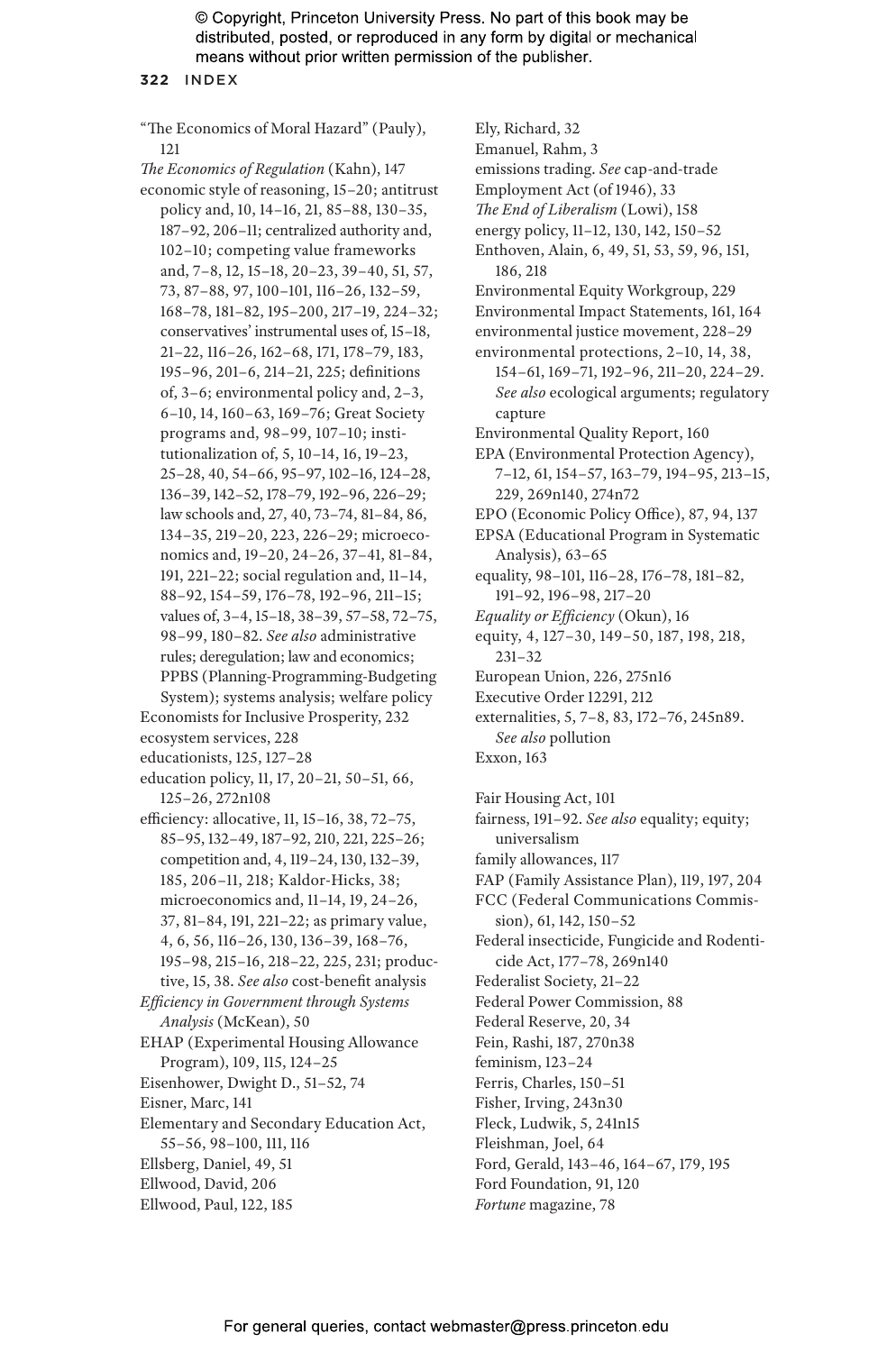#### INDEX **323**

*Foundations of Economic Analysis* (Samuelson), 36 Fourcade, Marion, 24 Fox, Peter D., 123 FPC (Federal Power Commission), 142 Freeman, Orville, 61 Free Market Study Project, 79 Friday, William, 257n55 Friedman, Milton, 80, 104, 144 FTC (Federal Trade Commission), 11, 29–30, 74, 85–88, 94–97, 136–39, 147–51, 190–91, 206–12 Fuchs, Victor, 120, 270n36 Galbraith, John Kenneth, 144 game theory, 218, 258n86 GAO (General Accounting Office), 56, 58, 67–68, 205–6 Gaskins, Darius, 147–48 Gay, Edwin, 27–28 *General Theory of Employment, Interest, and Money* (Keynes), 31–32 Ginsburg, Douglas, 209 Glass-Steagall Act, 2 Glenmede Trust, 95 Glennan, Thomas K., 125 Goldwater, Barry, 56 Google, 21 Gordon, Kermit, 55, 89–91, 144 Gorham, William, 59–60, 102, 106–8, 111, 113–14, 118, 183, 203 Gorham Report, 120, 123 Gorsuch, Anne, 213–15 Gougherty, Matt, 5 government, 9; centralized authority and, 102–10; decision-making protocols of, 6–7, 11–12, 15–18, 35–38, 41–44, 56–58, 81–84, 110–16, 131–32, 138–39, 178–79, 193–94, 196–98, 222; shrinking of, as goal, 12–13, 15–18, 92–95, 132, 153, 161–62, 180–81, 189, 195–96, 201–6; technocratic improvement goals and, 3–4, 11, 19–22, 51, 56, 99, 123–32, 142–43, 166–68, 179–82, 216–23; well-functioning markets and, 6, 9–11, 38, 71, 75–81, 88–97, 129–32, 141–53, 206–11, 221–22. *See also* antitrust policy; economic style of reasoning; markets Government Operations and Research Office (CWPS), 165 grassroots organizing, 21–23 Gray, C. Boyden, 212 Great Depression, 32, 130 Great Recession, 1–3, 219

Great Society programs, 12, 34, 55–56, 98–110, 116–28, 157, 199, 220, 223 greenhouse gas emissions, 10 Green New Deal, 22 Greenspan, Alan, 69 Grosse, Robert, 106 growth (as macroeconomic issue), 33–34 Gustman, Alan, 61 Hacking, Ian, 5, 245n86 Hahn, John, 170 Hale, Robert, 82 Hallett, Tim, 5 Halperin, Samuel, 111 Hamermesh, Daniel, 61 Hamilton, William, 82 Hansen, Alvin, 32 Harfst, David, 157 Hart, Philip, 188–89 Hart-Scott-Rodino Antitrust Improvement Act, 137, 190–91 Harvard Business School, 62–63 Harvard Law School, 83–84 Harvard School (of I/O economists), 11, 73–84, 89–97, 131–35, 139–43, 153, 188–90. *See also specific people* Harvard University, 27–28, 41, 64–65, 75–79, 82, 91 Havighurst, Clark, 185 Hawkins, David, 170–71, 175 Hay, George, 87, 137 Hayek, Friedrich, 80 healthcare policy, 1–2, 10–17, 119–24, 130, 151–52, 182–87, 197, 199, 205–6, 211–19. *See also* ACA (Affordable Care Act); HMOs (health maintenance organizations); Medicaid; Medicare (program); social insurance Health Maintenance Act, 122 Health Research Group, 192 Health Security bill (Kennedy), 123–24, 182–84, 218 Heller, Walter, 34, 69, 144 HEW (Department of Health, Education, and Welfare), 16, 59–69, 101–15, 118–25, 151, 183–84, 186, 197–98 Hewlett Foundation, 22 HHS (Department of Health and Human Services), 203–4 HIE (Health Insurance Experiment), 115, 121–24 higher education, 17, 107–10, 257n55 Higher Education Act, 55–56, 98–100, 107–8, 257n55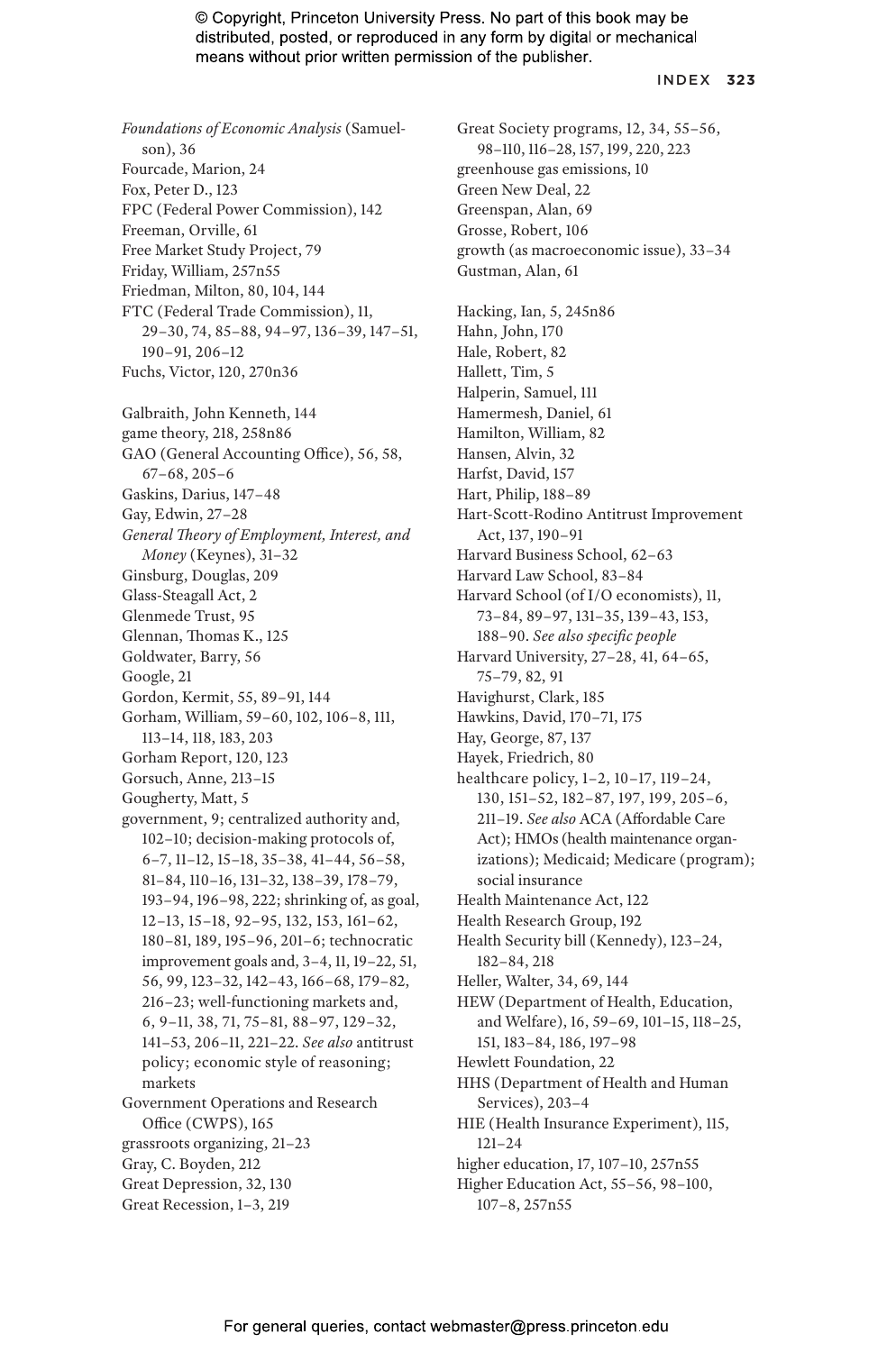#### **324** INDEX

| Higher Education Act Reauthorization                     |
|----------------------------------------------------------|
| (1972), 108<br>Hirschman, Albert, 49                     |
| historicism, 25-27                                       |
| Hitch, Charles, 43, 47, 49-50, 52-54, 59,<br>103, 265n32 |
| Hjort, Howard, 59, 61                                    |
| HMOs (health maintenance organizations),                 |
| 122, 185                                                 |
| Hoberg, George, 159                                      |
| Hodgson, Geoffrey, 30                                    |
| Hoover, Herbert, 28, 51                                  |
| Hopkins, Thomas, 212                                     |
| Housing Acts (1965 and 1968), 100-101                    |
| housing policy, 11, 17, 124-26, 198                      |
| Houthakker, Hendrik, 143                                 |
| Hovenkamp, Herbert, 27                                   |
| HUD (Department of Housing and Urban                     |
| Development), 59, 109, 113-15, 124-25,<br>131, 203       |
| Hughes, Phillip "Sam," 69, 250n183                       |
| human capital theory, 100, 107-8, 116-26.                |
| See also Medicare (program)                              |
| Huntington, Samuel, 89                                   |
| ICC (Interstate Commerce Commission),                    |
| 74, 78, 88, 131-32, 141-42, 147-49, 166,<br>273n36       |
| incentives, 2, 4-5, 99-101, 122, 128-29, 146,            |
| 155, 167-80, 183-86, 196, 218-19, 226. See               |
| also administrative rules; deregulation;<br>markets      |
| income inequality, 232                                   |
| Industrial Organization (Bain), 251n11                   |
| Industrial Relations Commission, 28                      |
| Industrial Reorganization Act, 188-89                    |
| inflation, 32, 34, 144, 146, 165, 184, 200               |
| institutional aid (to colleges and universities),        |
| 107-10, 257n55                                           |
| institutional economics, 25-36, 85-86                    |
| Interstate Commerce Act, 142-43                          |
| I/O (industrial organization) economists,                |
| 4, 11-12, 71-97, 129-35, 139-45, 155,                    |
| 165-66, 189-90. See also Chicago school                  |
| (of I/O economists); Harvard school                      |
| (of I/O economists); specific people                     |
| IRP (Institute for Research on Poverty),                 |
| 110, 112                                                 |
| "Is Regulation Necessary?" (Levine), 147                 |
| ITT (International Telephone and Telegraph),<br>137      |
|                                                          |
| Jackson, Henry, 160                                      |

Jaffe, Louis, 89 Job Corps, 100

Johnson, George, 61 Johnson, Lyndon B., 11–16, 34, 43–44, 54–67, 86–110, 113–16, 121, 127, 136, 143, 157. *See also* Great Society programs; War on Poverty Jorling, Tom, 196 *Journal of Law and Economics,* 80, 83 Kahn, Alfred, 147–48, 171, 194 Kahn, Herman, 44 Kaldor-Hicks efficiencies, 15, 38 Kauper, Thomas, 86–87, 94, 137 Kaysen, Carl, 49, 77–78, 86, 89–90, 134, 189 Kennedy, Edward (Ted), 121–24, 138, 144–45, 182–84, 186–87, 191, 218, 271n66 Kennedy, John F., 11, 25, 33–34, 43, 51–52, 86, 89–90, 100, 102, 117–18, 143 Kennedy, Robert, 111 Kerr-Mills Act, 119 Kershaw, Joseph, 50, 53, 59, 105 Keynesianism, 19, 25, 30–35, 40, 222 Klein, Burton, 49, 63–64 Klein, Joel, 218 Klein, Lawrence, 69 Kleindienst, Richard, 137 Kneese, Allen, 193–94 Koopmans, Tjalling, 26, 36, 49 Kosters, Marvin, 95 Kuznets, Simon, 28, 32 labor unions, 124, 127, 159, 192 Laffer, Arthur, 272n3 Landes, William, 83–84 Lane, Rose Wilder, 32 law and economics, 81–84, 86, 96, 133–41, 177–78, 206–11, 219–20, 223, 226–29, 252n46 law schools, 27, 73–74, 80–84 legal process school, 82 legal realism, 81–82 Legislative Research Service, 68 Leontief, Wassily, 49 Levin, Michael, 175 Levine, Michael E., 147 Levine, Robert, 102 Liebeler, Wesley J., 94, 138, 185 *Life* magazine, 44, *45* Lilly Endowment, 95 Litvack, Sanford, 139, 191 Lowi, Theodore, 7, 158–59 Lyday, James, 118–19

MacAvoy, Paul, 144 macroeconomics, 11, 19, 25–26, 31–35, 222 management by objectives, 58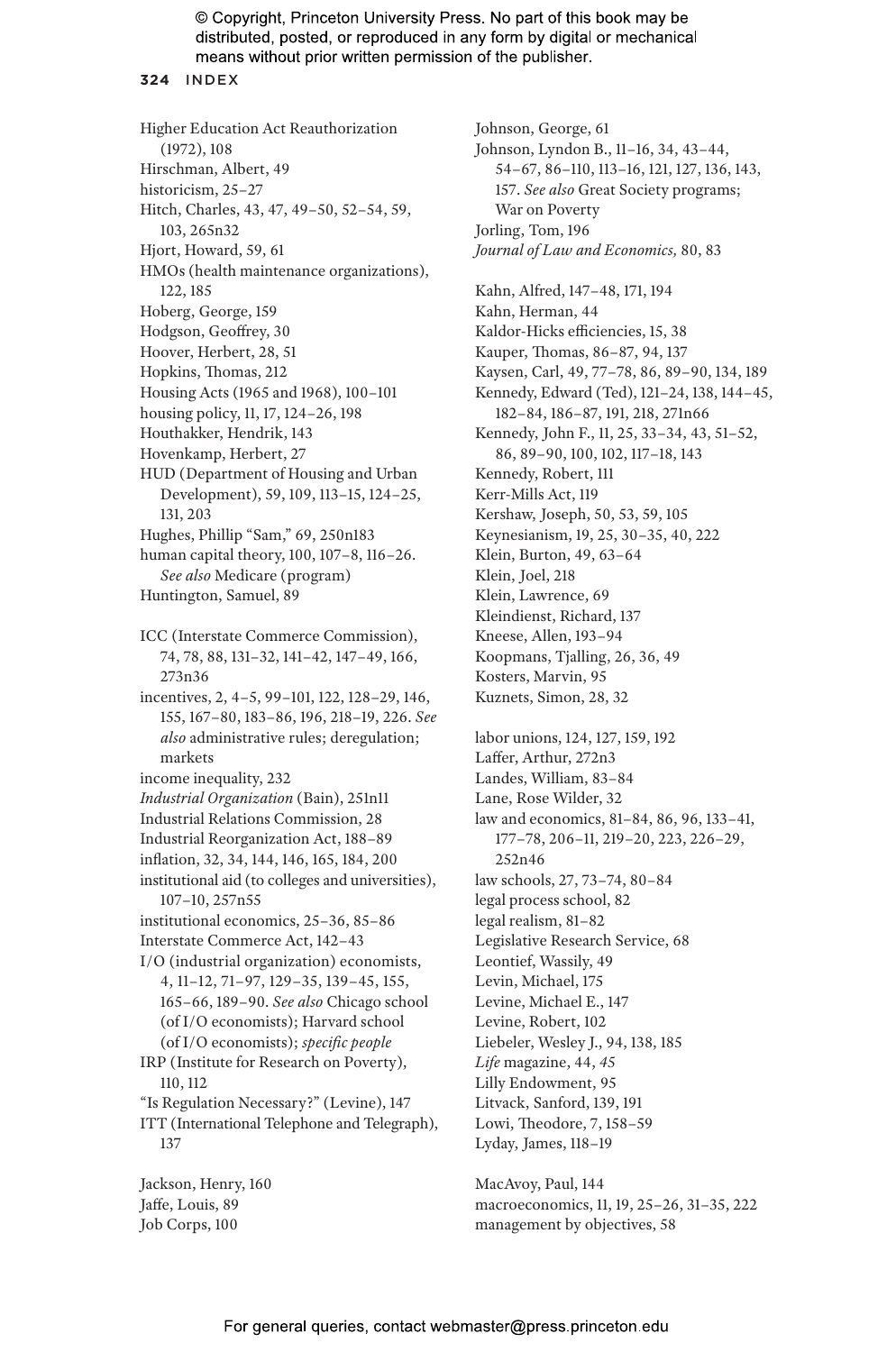#### INDEX **325**

Mann, H. Michael, 87 Manne, Henry, 93, 210 marginal thinking, 5, 35–38, 170, 218 markets: allocative efficiency and, 11, 16, 38, 72–75, 78–79, 85–97, 131–49, 187–92, 206–11, 221, 225–26; cap-and-trade policies and, 2–3, 8–9, 14, 155–56, 171–76, 226, 275n16; competition and, 4, 119–24, 129–30, 132–39, 185, 206–11, 218; consumer welfare and, 10–11, 92, 129–30, 132–35; deregulation and, 88–95, 129–53, 161–68, 196–98, 206–15; healthcare policy and, 119–24, 182–87, 218; school choice and, 125–26. *See also* antitrust policy; environmental protections; externalities Markowitz, Harry, 49 Marshall, Alfred, 35 Mashaw, Jerry, 157 Mason, Edward, 76–77, 79, 82, 89–90, 252n26 Mathematica, 112, 114–15, 122, 203, 258n86 maximum feasible participation, 100, 111 McGarity, Thomas, 213 McGee, John, 80 McKean, Roland, 49–50, 52–53, 247n38 McLaren, Richard, 86, 137, 253n75 McNamara, Robert, 6, 11, 43, 51, 53–55, 57, 67, 201, 247n58 MDRC (Manpower Demonstration Research Corporation), 115 means-testing, 15, 99, 116–26, 230 Meckling, William H., 49 Medicaid, 98, 106–10, 116, 119–24, 151, 182, 184 Medicare (program), 100, 106–10, 116–17, 119–24, 151, 182, 184, 227 Medicare for All, 21, 224 Meese, Edwin, 203 Meltzer, Allan, 33 mergers, 76–77, 133–34, 136–41, 191, 207. *See also* antitrust policy; corporate power; monopoly Meyer, John, 14, 78–79, 89, 91, 252n26 microeconomics, 11–14, 19, 24–26, 37, 81–84, 191, 221–22 Miller, James C., III, 95, 165–66, 209–10, 212, 215 Mills, Wilbur, 120, 122 MIT (Massachusetts Institute of Technology), 36, 42 Mitchell, Wesley, 26–28 monetarism, 19, 33, 201–2, 222 monopoly, 75–81, 85–88, 132–33, 138–41, 188–92, 218, 225, 245n88 Mont Pelerin Society, 13, 18, 80, 222

Moore, Thomas, 144 moral hazard, 121, 184, 192–93 morality (as external to economic style), 7–8, 15–16, 39, 192–93, 221–22, 225 Morgenstern, Oskar, 258n86 Moskow, Michael H., 109 Motor Carrier Act, 149 Motor Vehicle Safety Act, 162 Moulton, Harold, 29 MPPs (masters of public policy degrees), 65 Mudge, Stephanie, 19 Muris, Timothy, 210 Muskie, Edmund, 169, 171, 196 NAAQS (National Ambient Air Quality Standards), 169–70, 172–73 Nader, Ralph, 92, 142, 148, 156, 158, 187–88, 192, 197–98 NASA, 58–59 National Academy of Sciences, 125 National Center for Health Services Research and Development, 120 National Conference on Medical Costs, 120 *National Journal,* 193 National Science Foundation, 58–59 *Nature,* 228 Naval Postgraduate School, 62 NBER (National Bureau of Economic Research), 27–29, 31–32, 120 *NCAA v. Board of Regents of the University of Oklahoma,* 210 Nelson, James R., 91 Nelson, Richard, 49 Nelson, Robert, 61–62 neoclassical economics, 26–27, 29–32, 35–37, 40–41, 76, 82, 243n11, 243n30, 245n86 neoliberalism, 13, 18–20, 221–22, 232 NEPA (National Environmental Policy Act), 7, 154, 160–61, 164 neutrality (economic reasoning's claims to), 3–5, 15–18, 38–39, 57–58, 98–99, 175–76, 180–82, 191, 195–96, 206 New America Foundation, 21 New Brandeis movement, 231 New Deal, 117, 124–25, 129–30, 152–53, 188, 223–24 New Democrats, 217–19, 223–24 New Economics, 34 *New England Journal of Medicine,* 186 Newhouse, Joseph, 185 new institutionalists, 30 New Jersey Income Maintenance Experiment, 112–14

New York Public Service Commission, 147 *New York Times,* 1, 123–24, 145, 182, 191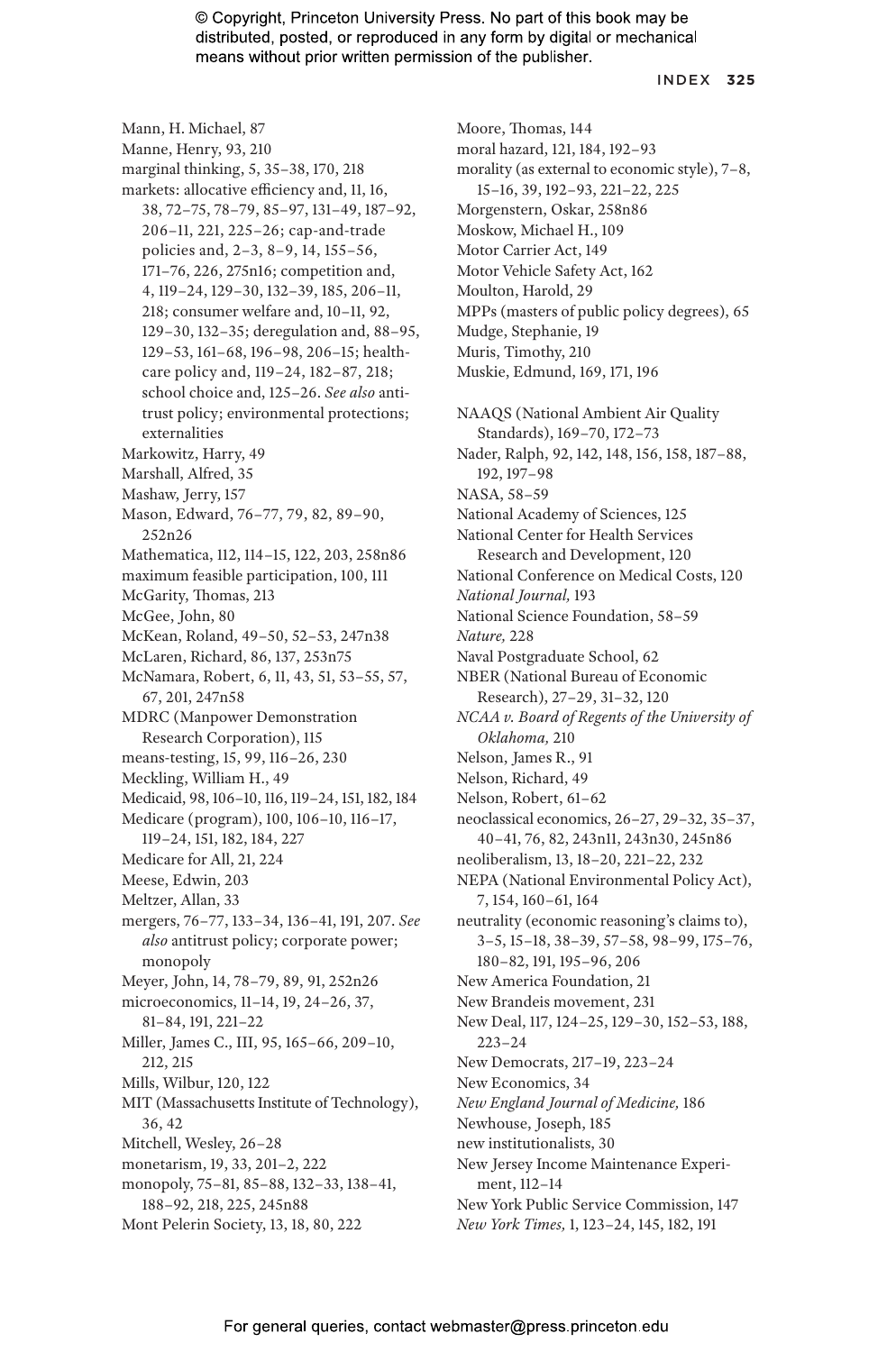**326** INDEX

NHTSA (National Highway Traffic Safety Administration), 12, 154, 157, 162, 165–66, 168, 176–77, 274n72 NIE (National Institute of Education), 125, 204 NIH (National Institutes of Health), 114 NIPCC (National Industrial Pollution Control Council), 162–63 NIT (negative income tax), 17, 39–40, 104, 112, 117–19, 258n86 Nixon, Richard, 7–12, 17, 66–68, 94, 105–9, 116–27, 137–48, 157–67, 179–83, 193–95, 204 Nordhaus, William, 146, 194 Novick, David, 52–54, 56, 247n51 NSPS (New Source Performance Standards), 172–73, 177–78 Nutter, G. Warren, 80 Obama, Barack Hussein, 1–5, 10, 20–23, 200, 217, 219, 221, 231–32 Ocasio-Cortez, Alexandria, 22 occupational safety, 156. *See also* OSHA (Occupational Safety and Health Administration) Occupational Safety and Health Act, 158–59, 177, 192–93, 213 Occupy Wall Street, 219 O'Connor, Alice, 112–13 OEO (Office of Economic Opportunity), 59–61, 101–19, 121–25, 131, 136, 202–3 Office of Economic Analysis (CAB), 147 Office of Education, 111 Office of Planning and Management (EPA), 163, 168, 171, 174–75 Office of Plans and Policy (FCC), 151 Office of Plans and Programs (NHTSA), 176–77 Office of Policy Planning and Evaluation (FTC), 94, 138 Office of Research (HHS), 204 Office of Systems Analysis (DOD), 53 offsets. *See* cap-and-trade OIRA (Office of Information and Regulatory Affairs), 212–13, 215 Okun, Arthur, 16, 245n67 Oliver, Daniel, 210 OMB (Office of Management and Budget), 65, 123, 164, 167, 212–13, 231–32 O'Neal, Daniel, 148 Open Markets Institute, 22 optimization (within constraints), 35–37 "Orange Light for the Competitive Model" (Aaron), 186

Administration), 12, 154, 157, 167–68, 177–78, 192–93, 214, 274n72 OSS (Office of Strategic Services), 89 OTA (Office of Technology Assessments), 68 ozone standards, 169–71 Patman, Wright, 188, 190 Pauly, Mark, 121 Paxson, Edwin, 47–48 PD&R (Office of Policy Development and Research), 203–4 Pearson, James B., 146 Pechman, Joe, 69 Peck, Merton "Joe," 53, 78–79, 87, 89, 91, 96, 118, 131 Penn Central Railroad, 143 *Pentagon Papers,* 51 People's Policy Project, 22 Pertschuk, Michael, 139, 185, 191, 209 Pigou, A. C., 245n89 policy planning offices, 58–70, 102–10, 121, 136–39, 147–53, 158–59, 170–79, 203. *See also specific agencies and offices* policy research organizations, 110–16, 219–20, 224, 226–29. *See also specific organizations Politics, Markets, and America's Schools* (Chubb and Moe), 272n108 pollution, 7–8, 15–16, 39, 154–55, 158–59, 162–63, 171–76, 192, 241n23 *Pollution, Prices, and Public Policy* (Kneese), 193–94 populism, 187–92, 198–200, 219–20, 224–30 *A Positive Program for Laissez Faire* (Simons), 79 Posner, Richard, 83–84, 93–95, 134, 137, 140, 189–90 poverty, 98–105, 115–26, 197–98, 203–6 PPBS (Planning-Programming-Budgeting System), 160–61; agencies' resistance to, 54, 57–58, 99, 108–9, 120, 219–20; BOB and, 54–58; Congressional oversight and, 67; cost-benefit analysis and, 53–54, 70–71; environmental policy and, 160–61; Great Society programs and, 100–110, 116–28; healthcare policy and, 120–24; organizational changes in response to, 58–62, 102–10; in professional schools, 62–66; RAND's development of, 11, 43–44. *See also* DOD (Department of Defense); efficiency; Johnson, Lyndon B.; program budgeting; RAND Corporation price theory, 79–81, 142–49

OSHA (Occupational Safety and Health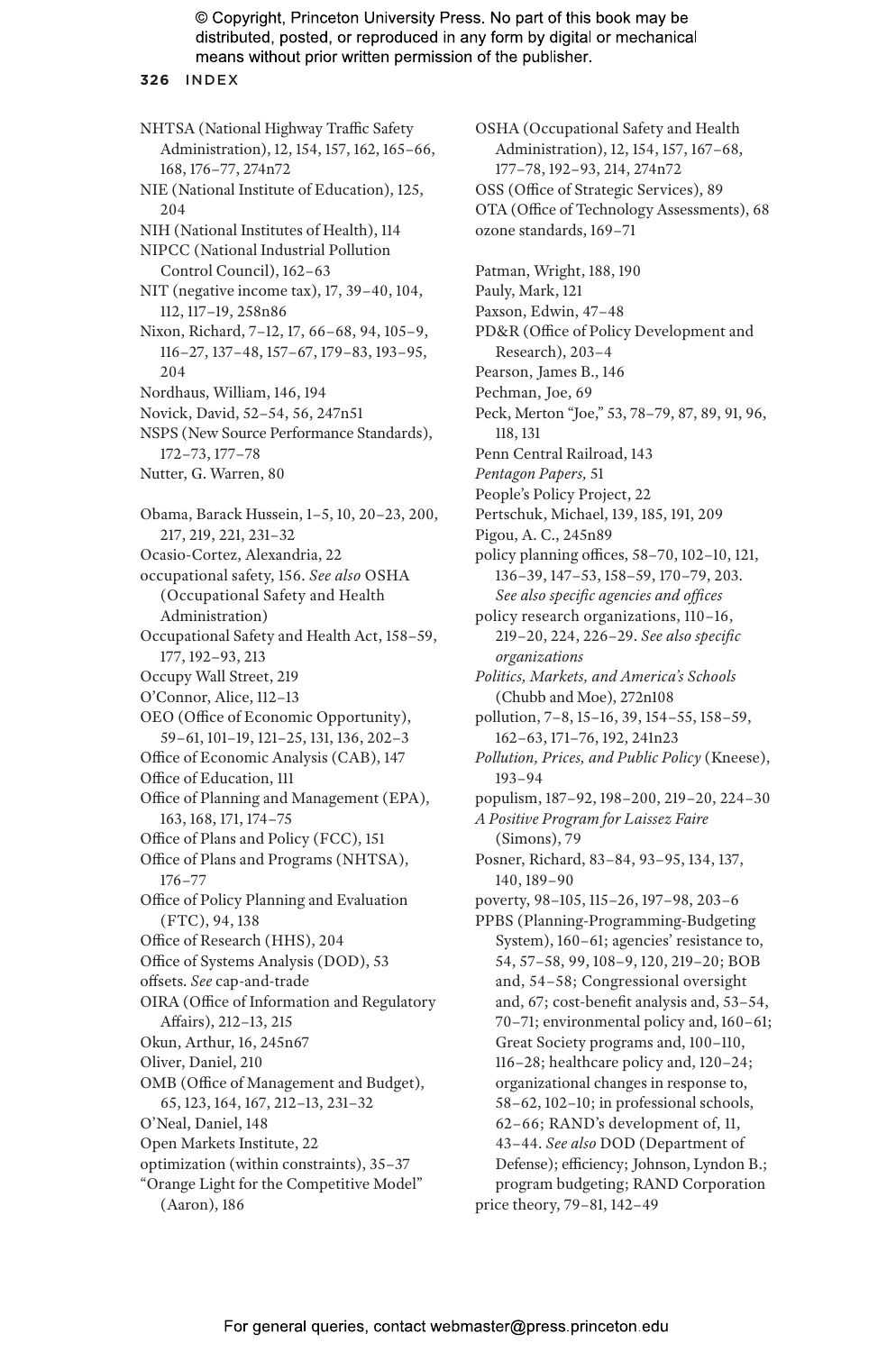#### INDEX **327**

Princeton University, 63 "The Problem of Social Cost" (Coase), 83 productive efficiency, 38 professional schools, 6, 14, 40, 43–44, 63–64 program budgeting, 52–54, 58–66, 70–71, 113 *Program Budgeting* (Novick), 56 program evaluation, 110–16 Progressive Era, 25, 98–100 public administration (academic discipline), 63–64 public choice theory, 209–10 *The Public Interest,* 118 public policy (academic discipline), 58, 62–66, 70–71 *The Public Use of Private Interest* (Schultze), 146, 186, 193–94 Quade, Edward, 48 Quality of Life Review, 163–66, 212 Quirk, Martha, 146 race, 102–11, 114–15, 119–20, 124–27, 228–29, 231–32 Race to the Top, 20–21 Railroad Revitalization and Regulatory Reform Act, 145, 148 RAND Corporation, 11; BOB roles of, 54–59; deontological problems of, 39; DOD work for, 50–54, 59, 103, 201, 205, 223; economists in, 44–50, 204–5; healthcare policy and, 121–22; Kennedy administration and, 43, 51; policy planning offices and, 58–62; PPBS and, 43–44, 100–101, 160–61; public policy discipline and, 63–66; systems analysis and, 4, 11, 40–50; Urban Institute and, 113–16. *See also* Air Force; PPBS (Planning-Programming-Budgeting System); *specific people and policy offices* RARG (Regulatory Analysis Review Group), 167–68, 170–71, 176–77, 267n88, 267n99 rational actor theory, 35–37, 226 Reagan, Ronald, 17–18, 141, 186, 200, 202–17 reasonableness (as criterion of acceptable policy solutions), 200, 217–19, 221 Rees, Albert, 69, 112 *Regulation* (journal), 95, 214–15 regulatory capture, 7, 40, 89–92, 142–47, 154–58, 168–76, 179, 193, 197–98, 218–19 Regulatory Impact Analysis, 212 regulatory reform, 11–15, 17–18 Reich, Robert, 139 *Reiter v. Sonotone Corp.,* 140–41

Republican Party: conservative values and, 4, 17–18, 124–25, 161–62; industrial organization economics and, 93–97; Reagan revolution and, 200–202; rightward shift of, 3; think tanks associated with, 94–95; transportation policy and, 142–49 Resource Conservation Recovery Act, 193 Revenue Act of 1964, 34 RFF (Resources for the Future), 160, 265n32 Richardson Foundation, 95 Riefler, Winfield, 244n35 rights, 4, 9, 39, 98–101, 116–28, 154–58, 168–82, 192–98, 217–22, 225 Rivlin, Alice, 16, 59–60, 62, 66, 69, 102, 106–8, 115, 120, 123, 183 Rivlin Report, 108 Robbins, Lionel, 26 Roberts, Marc, 159, 193 Robinson, Joan, 251n6 Robinson-Patman Act, 133, 188 Robson, John, 145 Rodgers, Daniel, 19 Romney, Mitt, 2 Roosevelt, Franklin D., 28, 126 Roosevelt Institute, 22 Ross, William B., 59 Rowen, Henry, 55–56, 64, 102 RPP&E (Office of Research, Plans, Programs, and Evaluation), 102–8, 110, 112, 117–19. *See also* OEO (Office of Economic Opportunity) RSS (Regulatory Reform Staff ), 175 Ruckelshaus, William, 163, 213 Safe Drinking Water Act, 193 safety regulations. *See* Occupational Safety and Health Act; OSHA (Occupational Safety and Health Administration) Samuelson, Paul, 32–33, 36–37, 49, 69, 104, 245n67 Sanders, Bernie, 22 Scalia, Antonin, 95, 214–15 Schelling, Thomas, 49 Scherer, Frederic M., 87, 96 Schick, Allen, 63 Schmid, Allan, 162 Schorr, Alvin, 118 Schultz, Theodore, 49 Schultze, Charles, 15, 55–56, 67, 90, 102–3, 113, 146, 166–68, 170–73, 186, 193–95 Schuman, Mary, 146 Schwartz, Louis, 191 SCP (structure-conduct-performance) framework, 76–77, 80, 134–35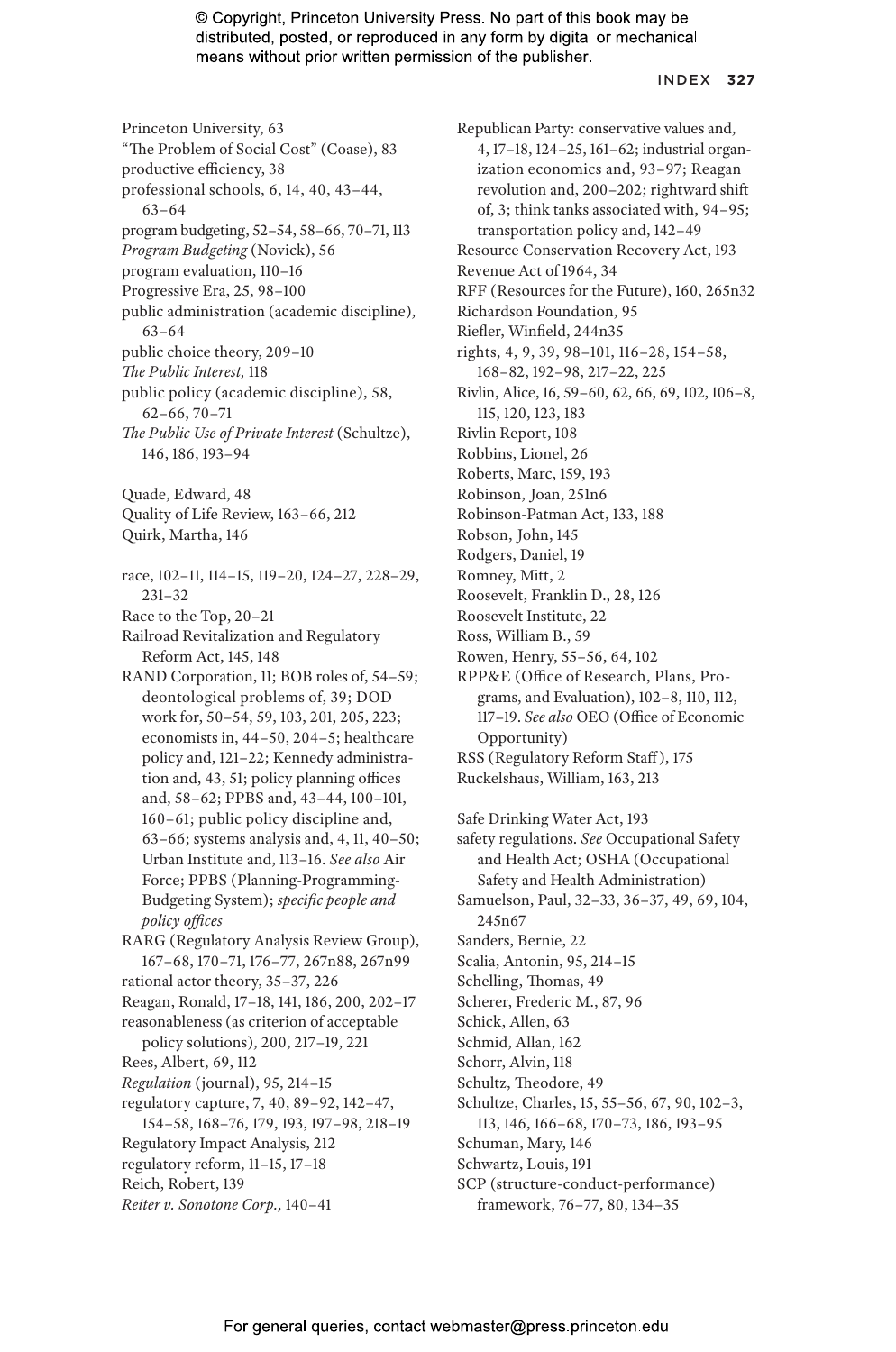#### **328** INDEX

Second Bill of Rights (Roosevelt), 126 Section 8 program, 124–25. *See also* housing policy; vouchers (for housing) Seevers, Gary, 143 Senate Commerce Committee, 146 Senate Environment Subcommittee, 171 Senate Judiciary Committee, 143–44, 191 Senate Subcommittee on Security and International Operations, 67 Shachtman, David, 123 Shenefield, John, 138–39, 191 Sherman Antitrust Act, 76, 132–33, 141, 190, 210 Shriver, Sargent, 102, 104–5 Shultz, George, 61, 109 *Silent Spring* (Carson), 156 SIME/DIME (Seattle/Denver Income Maintenance Experiment), 114 Simon, Herbert, 49 Simons, Henry, 79 Sloan Foundation, 95 small business, 74, 132–33, 135, 139–41, 187–88, 191 Snow, John, 145, 166, 176 Snyder, Gene, 146 social experiments, 110–16 social insurance, 98–100, 116–24, 126–28, 182, 184, 187, 196–98, 218 Social Security Program, 117–19, 187 Solow, Robert, 49, 69, 245n67 SRI (Stanford Research Institute), 115 Staats, Elmer B., 67–68 stability (rather than efficiency), 142–53, 165–66 Stafford, Frank, 61 Staggers Rail Act, 149 Standard Oil, 80, 132, 152 Stanford Law School, 83 Stanford University, 63, 84 Stein, Herbert, 69, 144 Stenason, John, 78–79 Stigler, George, 80, 92, 94–95, 134 Stockman, David, 213 Strategic Air Bases Study, 48–49, 55, 65 Strategic Bombing Study, 47 student loans, 107–8, 230–32 styles of reasoning, 5, 10–11, 19–20, 245n86. *See also* economic style of reasoning Summers, Robert, 49 supply-side economics, 19 Support Work program, 115 Supreme Court, 14, 16, 133, 139–41, 185, 187–88, 190, 193, 206–7, 210, 221, 223 Sviridoff, Mitchell, 259n110

systems analysis, 11; Congressional offices and, 66–70; cost-benefit analysis and, 11–12, 48–50; decision-making and, 42–44, 46, 56–58; DOD's uses for, 50–54; educational outputs and, 111–12; Great Society programs and, 102–10; policy planning offices and, 58–62, 102–10; policy research organizations and, 110–16; RAND's development of, 4, 11, 44–50; social regulation and, 155. *See also* efficiency; PPBS (Planning-Programming-Budgeting System); RAND Corporation Systems Analysis Group (Army), 162, 164 Task Force on Antitrust Policy, 188 Task Force on Regulatory Relief, 214–15 tax cuts, 34, 201–2 taxpayer rights, 126–27 technocratic values, 3–4, 19–22, 51, 56, 99, 123–32, 142–43, 166–68, 179–82, 216–23. *See also* economic style of reasoning; efficiency technology forcing, 157–58, 176–78, 219 telecommunications. *See* communications policy; *specific cases* Teles, Steven, 94 TEMPO (General Electric), 111–12 *Tennessee Valley Authority v. Hill,* 193 textbooks (of economics), 32, 36–37, 104 Thatcher, Margaret, 221–22 "Theory of Economic Regulation" (Stigler), 92 *The Theory of Monopolistic Competition* (Chamberlin), 76 think tanks. *See* policy research organizations; *specific institutions* Title I (of ESEA), 66, 111–13 Tobin, James, 32, 69, 118, 245n67 Tolchin, Susan, 195 Tollison, Robert, 209–10 Toxic Substances Control Act, 269n140 Tozzi, Jim, 164, 212 transportation policy, 11–12, 88–92, 96, 130–32, 141–49, 197–98, 206, 225 Treasury-Fed Accord (1951), 33 Truman, Harry S., 33 Trump, Donald, 23, 219 Turner, Donald F., 77–78, 81, 83, 86–88, 131, 134–37, 189–90, 207–9 UAW (United Auto Workers), 121 UCLA, 80, 94, 138 "underclass" research, 204–6

unemployment, 32–33